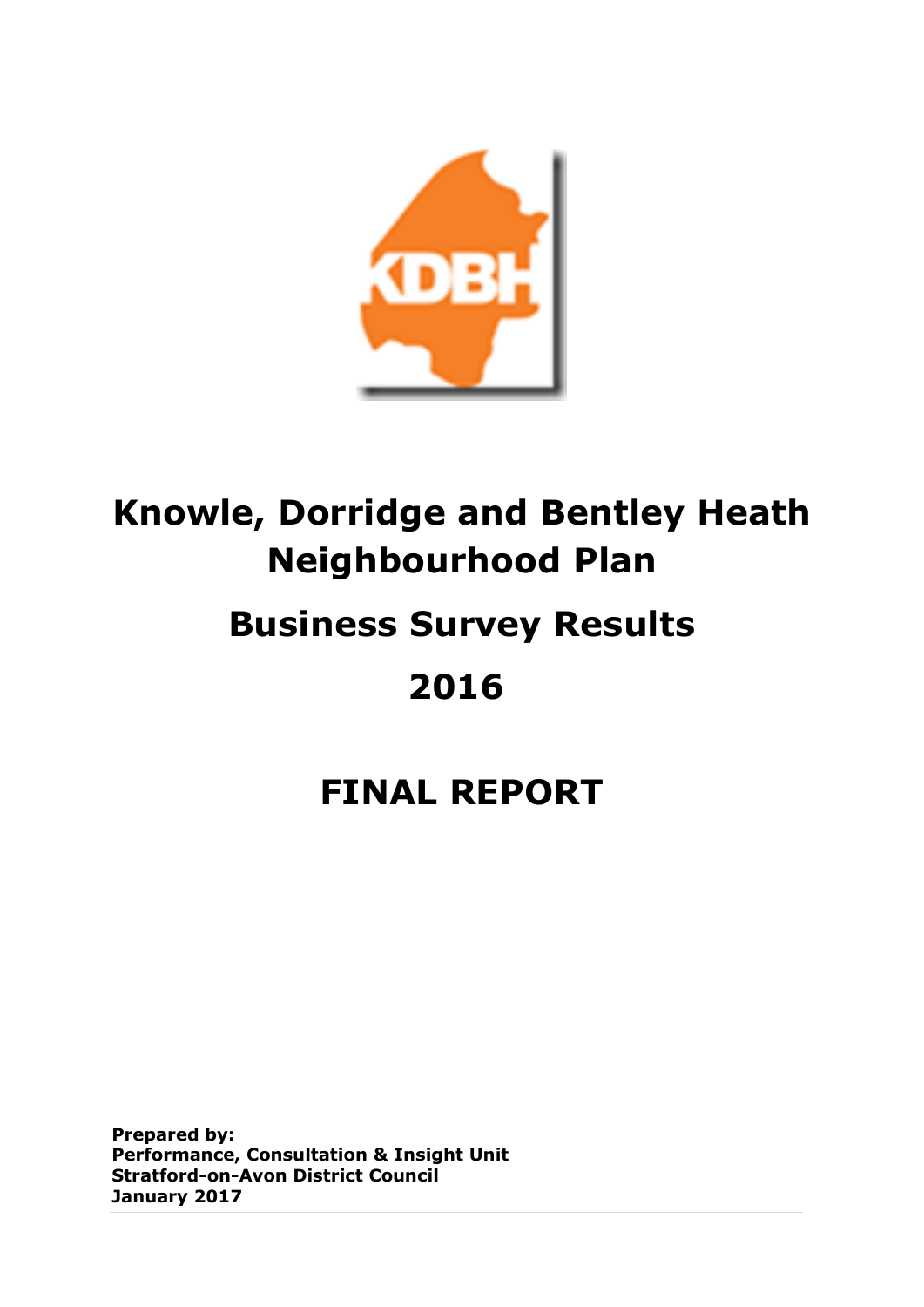# **CONTENTS**

#### **Page**Research in the control of the control of the control of the control of the control of the control of the control of the control of the control of the control of the control of the control of the control of the contr

| 1.0 | <b>INTRODUCTION</b>                         | 1             |
|-----|---------------------------------------------|---------------|
| 2.0 | <b>METHODOLOGY</b>                          | 1             |
| 3.0 | <b>SUMMARY OF RESULTS</b>                   | $\mathcal{P}$ |
| 4.0 | <b>RESULTS</b>                              | 5             |
| 4.1 | <b>About You and Your Business</b>          | 5             |
| 4.2 | <b>Your Workforce</b>                       | 8             |
| 4.3 | <b>Business Premises</b>                    | 11            |
| 4.4 | <b>Employment (including change of use)</b> | 13            |
| 4.5 | <b>Infrastructure</b>                       | 16            |
| 4.6 | General                                     | 18            |

#### **APPENDICES**

**What is your post code?** 

**What was it about the KDBH area that made you choose to have a business here?** If other, please specify

**If no, which car parks does your staff use?** If other, please specify where

**Business premises suitable, if no, in what way are they not suitable?** If other, please specify

**Please tell us what you think about the infrastructure where you work. How do you rate the following?** If you have answered poor to any of the above, why is this?

**Is your business experiencing problems in any of the areas shown below?** If other, please specify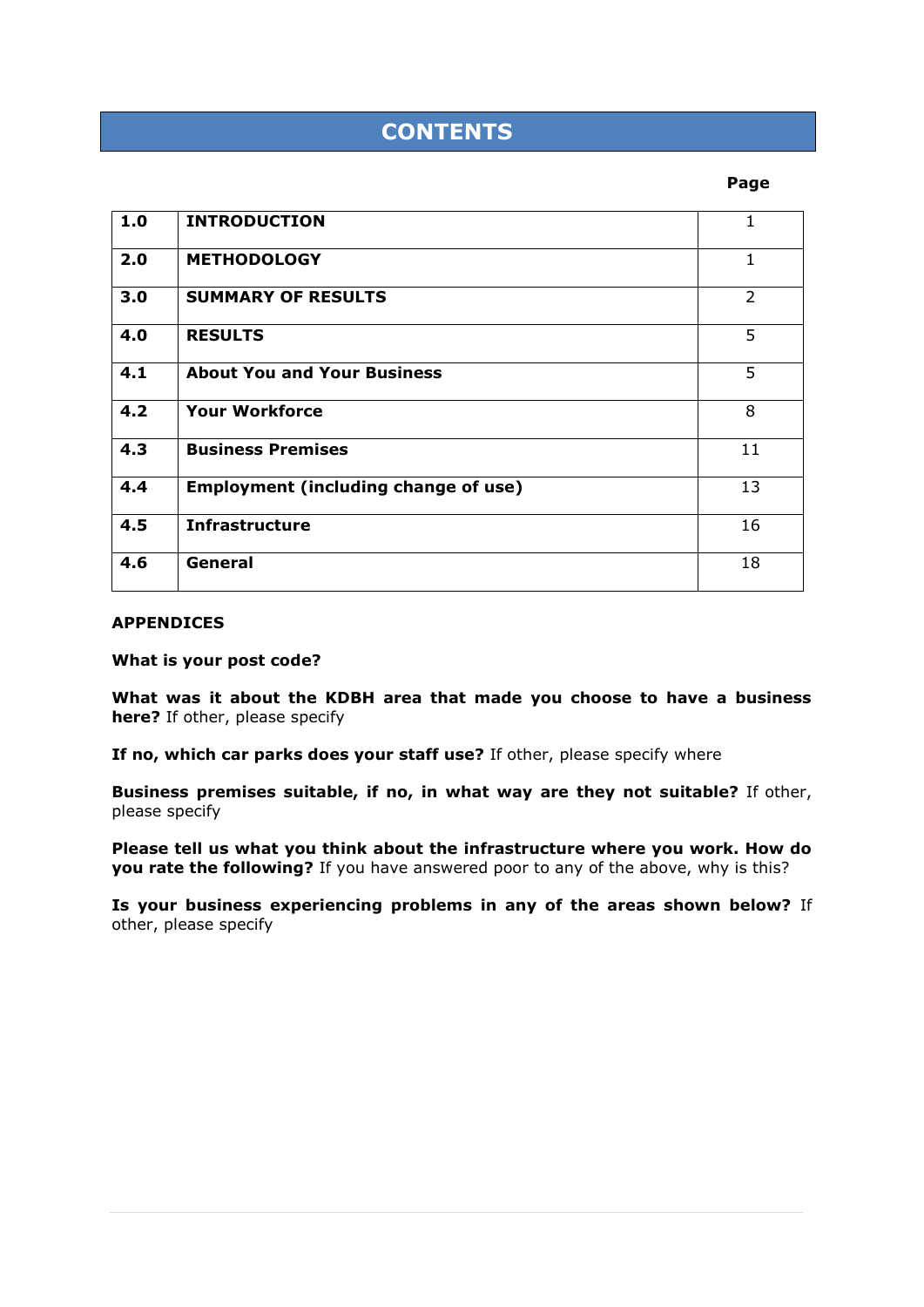# **1.0 Introduction**

The preamble to the questionnaire informed residents that the survey results will dictate the direction and priorities in creating a Neighbourhood Plan that meet the needs of the community. It was important for everyone who runs a business in Knowle, Dorridge & Bentley Heath (KDBH) to have the opportunity to make their views count right from the outset.

The survey would influence what residents wanted for their villages and how they would like to see them develop over the next 15-20 years.

Once approved, the Plan will have legal force in determining what development is acceptable in the Area, and for what reasons. Developers and local authority planners would have to take notice of it. With a Neighbourhood Plan, it will increase the level of control the community has over any developments that takes place and over the expenditure of any community funds that become available.

## **2.0 Methodology**

The survey ran from Wednesday  $16<sup>th</sup>$  November for a month until Friday  $16<sup>th</sup>$  December 2016. The questionnaire was piloted before it was distributed. All known businesses (including known self-employed people) in the Knowle, Dorridge and Bentley Heath Forum area (KDBH) were hand-delivered a questionnaire. 332 copies of the survey were delivered (24 Bentley Heath, 80 Dorridge and 228 Knowle)

Businesses had the option of completing a paper version or one available on-line with the link provided on the covering note of the paper questionnaire.

It was stressed that all the information provided would be processed and analysed by an independent third party, who aggregated the responses to create the results reports. This way all responses were guaranteed to be anonymous and not identified to an individual.

65 questionnaires were returned either via online means (12) or via a paper version (53). This represents a response rate of 19.6% in line with the response rate achieved by Stratford District Council when they send out their Business Survey.

Stratford-on-Avon District Council undertook the survey on behalf of Knowle, Dorridge and Bentley Heath Forum because they were acting independently of the process.

The report follows the order of the questionnaire (6 pages and 29 questions). Charts and tables are used throughout the report to assist the interpretation of the results. In some cases, anomalies appear due to "rounding". The term "base" in the tables and charts refer to the number of responses to a particular question.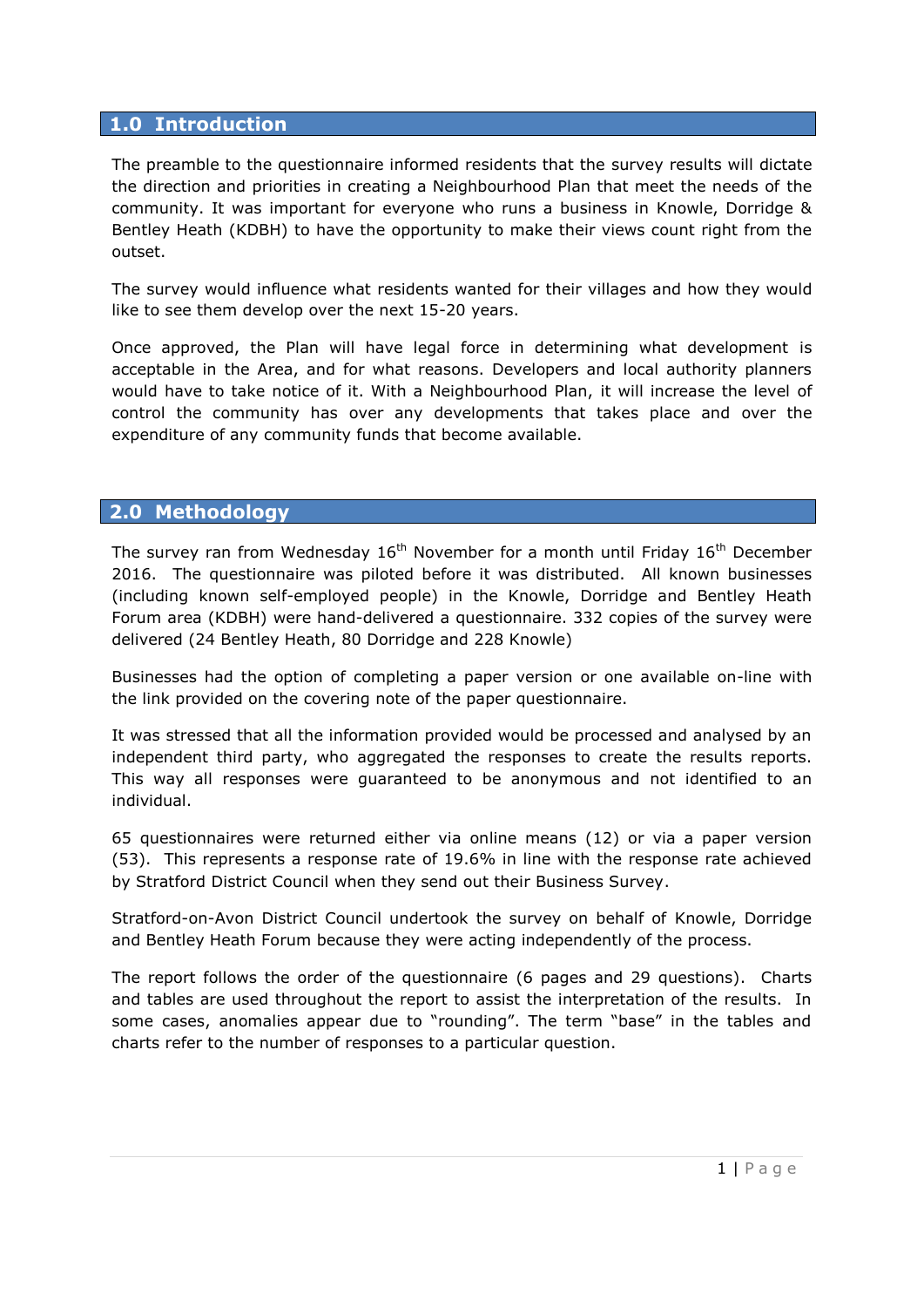# **3.0 Summary of Results**

## **3.1 About You and Your Business**

- 49 respondents had their business based in Knowle.
- Four in ten businesses had operated in KDBH area for more than 20 years.
- 31% completing the questionnaire were sole owners and 27% a partner in the company.
- Half of the businesses in the survey operated out of a shop or retail unit.
- 17% were a branch of a larger organisation.
- A third of those completing the questionnaire had a retail or wholesale sales business and a quarter described themselves as a professional business organisation.
- Half of those surveyed chose to have a business in the area as it was in close proximity to the director or owners residence. Four out of ten said it was the potential customer base, 38% felt it was an affluent area and 37% the availability of a suitable property.

### **3.2 Your Workforce**

- Four out of ten businesses responding to the survey had 1 to 3 people working at the premises and the same split had 4 to 9 employees.
- A third of those employed in these businesses (34%) had 0-20% of people living in KDBH. At the other end, a quarter had 80 to 100% of staff living in KDBH.
- Three-quarters of staff travel to work in their car and 17% go by foot.
- 43% of those responding felt their premises had sufficient parking space for those who travelled by car.
- 43% of staff without parking on site parked in a local street or road.

#### **3.3 Business Premises**

- 73% of businesses felt that priorities in the Neighbourhood Plan to protect the quality of the existing built environment should include commercial building design to be in keeping with the scale, location and appearance of existing buildings. 68% indicated a preference to ensure that business development is in harmony with the rural character of the neighbourhood and sits well in the landscape.
- Over eight out of ten businesses said their business premises were suitable for their current and likely future needs for up to five years' time.
- Seven businesses felt their premises were not suitable as they were too small.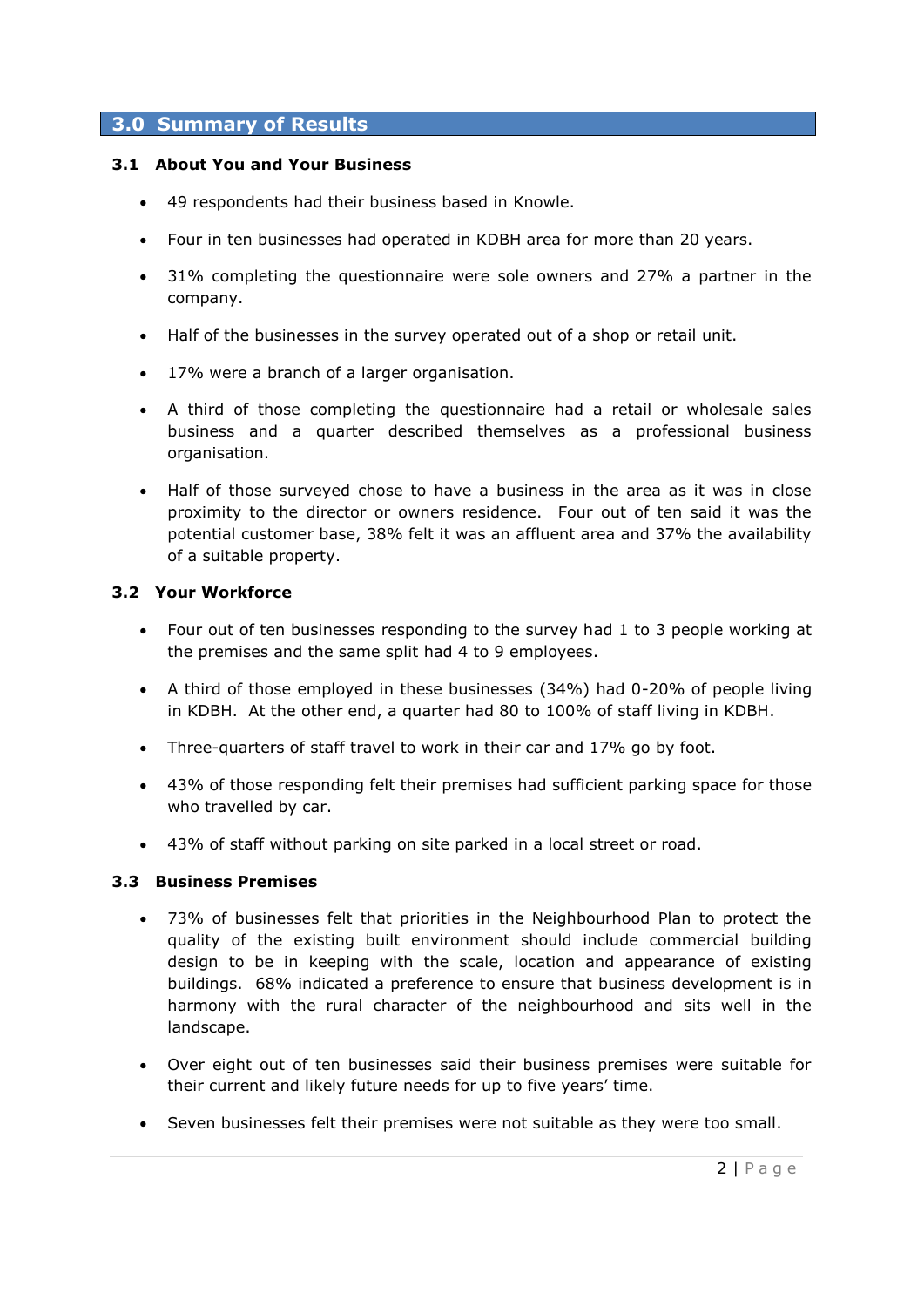77% of businesses agreed that the Neighbourhood Plan should seek to define policies that protect High Street shops and existing employment sites from a change of use, to maintain the mix, balance and vibrancy of the local shopping facilities and services.

# **3.4 Employment (including change of use)**

- Almost half of those surveyed did not know or had no opinion on whether the Neighbourhood Plan should define polices that promote and encourage working from home.
- Asked what the Neighbourhood Plan should consider for the allocation of land for business use, 59% stated parking, 38% mentioned shops and retail with 27% equally saying starter units and offices.
- 73% of businesses would be in favour of the Plan allocating land for the creation of a business centre, with 14% against. 13% offered no opinion or did not know.
- Although a small sample, three homeworkers wished to have access to a shared office space and the same number would appreciate an informal homeworkers' network or network meeting place.
- Looking at new business opportunities in KDBH, the types of development respondents felt would suit the area were more leisure premises and offices/professional services. There was a strong opinion against the development of storage/warehouse facilities.

# **3.5 Infrastructure**

- 88% of businesses agreed with the statement "Members of the community often state that infrastructure has not kept pace with development, and businesses are becoming increasingly aware of and frustrated by, the fact that infrastructure planning has been and remains insufficient."
- Businesses were asked to rate the infrastructure where they work. 60% rated the water supply as good, with gas (58%); electricity (57%) and sewerage/drainage (46%) also highly rated. Only 7% rated the cycle lanes as good/ 63% poor and 11% was the outcome for parking which also received the highest poor rating of 71%.
- If money was available to invest in infrastructure, businesses were asked where it should be spent.
- An overwhelming 80% said parking dwarfing any other result. The next two highest were roads (29%) and pavements (28%).

# **3.6 General**

 Overall, businesses were positive about KDBH as a location with 92% rating it very good or good, 6% average and just 2% poor.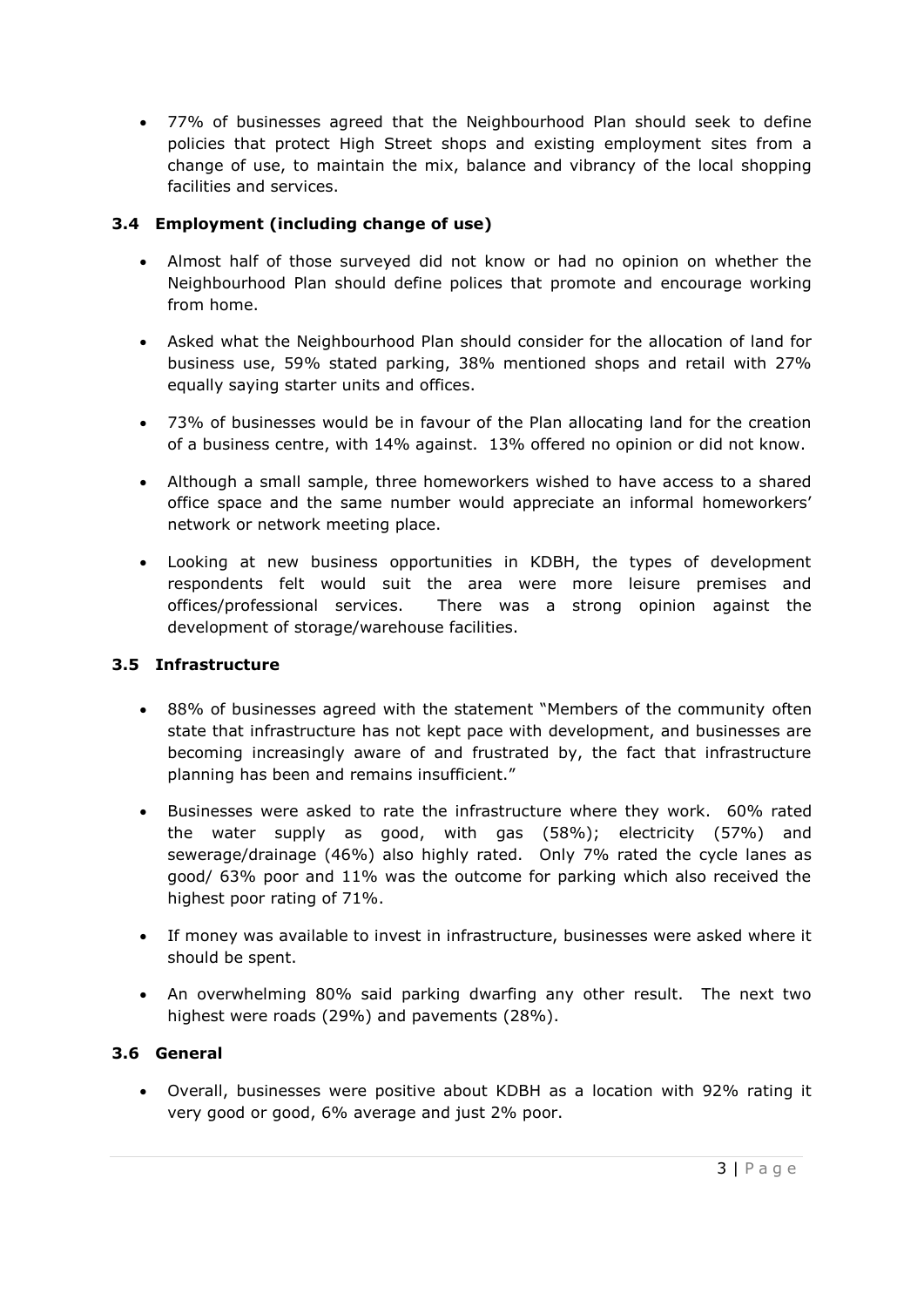- Exactly six out of ten respondents indicated road/traffic and parking issues for customers and the same problem with a similar figure of 56% given for employees and their road/traffic and parking issues. High and rising costs were a problem for 36% of businesses.
- Including all businesses, 20% found Solihull Metropolitan Borough Council helpful to their business and 26% said no. More than half (54%) had never approached them for help.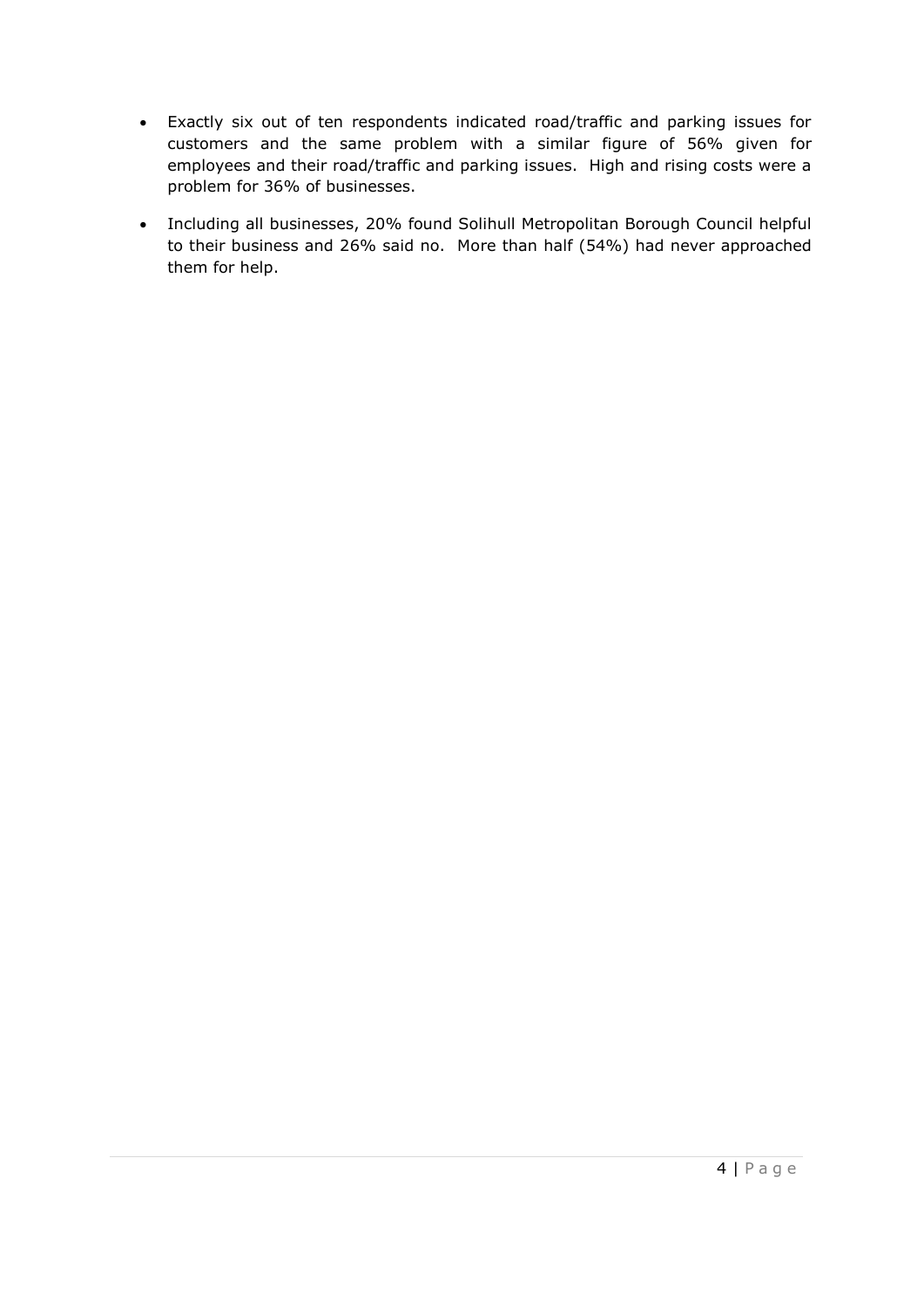# **4.0 Results**

# **4.1 About You and Your Business**

49 respondents had their business based in Knowle.

*Table 1:* 

| Is your business based in?     | <b>Number</b> |
|--------------------------------|---------------|
| <b>Bentley Heath</b>           |               |
| <b>Dorridge</b>                | 11            |
| <b>Knowle</b>                  | 49            |
| <b>No reply</b>                |               |
| <b>Base: (All Respondents)</b> | 65            |

Four in ten businesses had operated in KDBH area for more than 20 years.

*Table 2:*

| How long has your business operated in KDBH? | $\mathbf{O}_0$ |
|----------------------------------------------|----------------|
| Less than 1 year                             |                |
| 1 to 2 years                                 | 12             |
| 3 to 5 years                                 | 15             |
| 6 to 10 years                                | 15             |
| 11 to 20 years                               | 15             |
| More than 20 years                           | 40             |
| <b>Base: (All Respondents)</b>               | 65             |

31% completing the questionnaire were sole owners and 27% a partner in the company.

*Table 3:*

| Are you the?                   | $\overline{\mathsf{o}}$ |
|--------------------------------|-------------------------|
| <b>Manager</b>                 | 13                      |
| <b>Sole Owner</b>              | 31                      |
| <b>A Partner</b>               | 27                      |
| <b>Managing Director</b>       | 22                      |
| <b>Chief Executive</b>         |                         |
| <b>Other</b>                   |                         |
| <b>Base: (All Respondents)</b> | 64                      |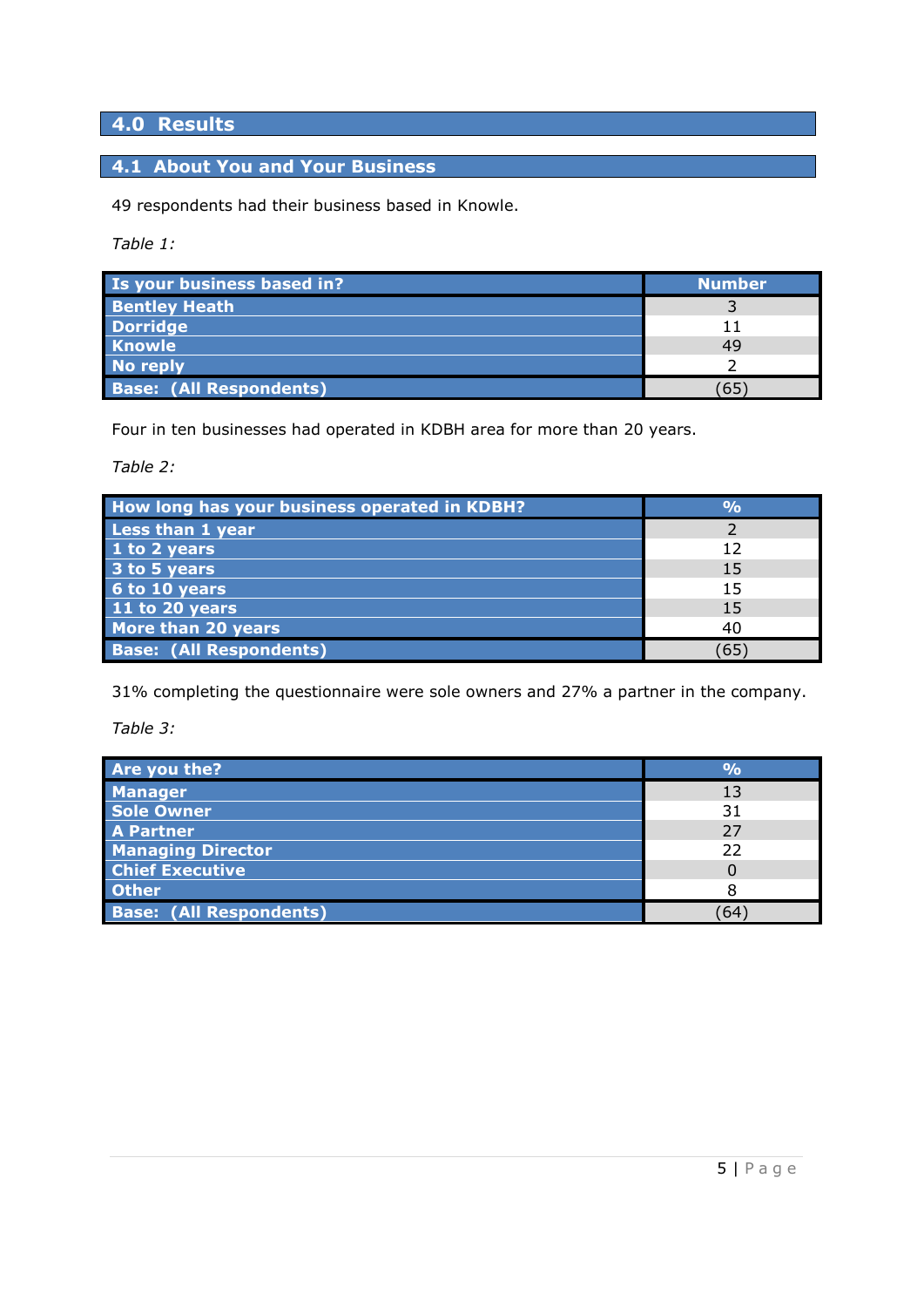Half of the businesses in the survey operated out of a shop or retail unit.

*Table 4:*

| Is your business carried out from? |    |
|------------------------------------|----|
| A shop/retail unit                 | 51 |
| <b>Your home</b>                   |    |
| <b>An office</b>                   | 42 |
| An industrial/commercial unit      |    |
| <b>Other</b>                       |    |
| <b>Base: (All Respondents)</b>     |    |

17% were a branch of a larger organisation.

# *Chart 1:*

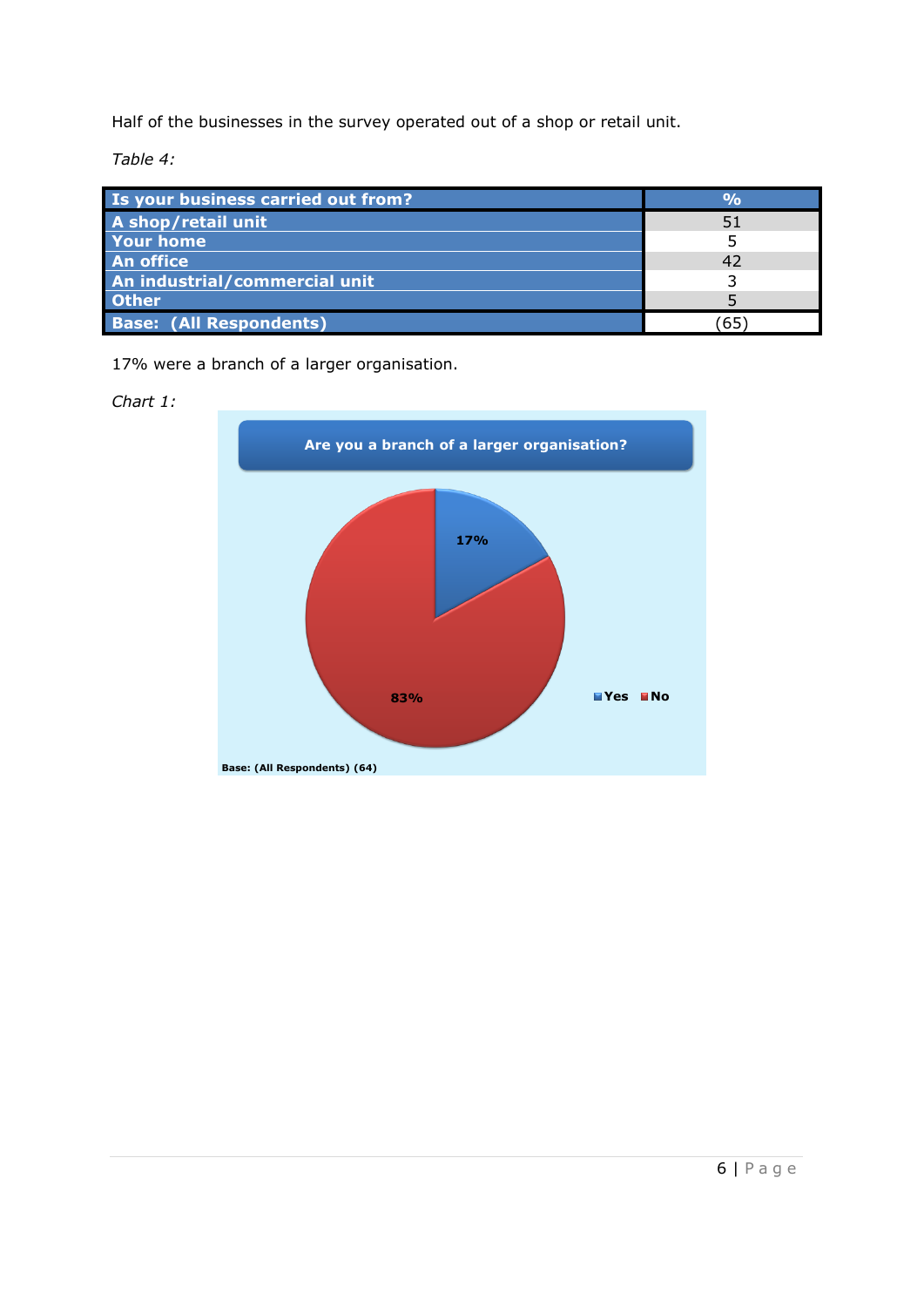A third of those completing the questionnaire had a retail or wholesale sales business and a quarter described themselves as a professional business organisation.

*Table 5:*

| What is the focus of your business organisation?        | $\frac{0}{0}$            |
|---------------------------------------------------------|--------------------------|
| <b>Retail/wholesale sales</b>                           | 31                       |
| <b>Professional</b>                                     | 25                       |
| <b>Hair &amp; beauty related</b>                        | 12                       |
| <b>Building &amp; allied trades</b>                     | 6                        |
| <b>Estate Agents</b>                                    | 6                        |
| <b>Finance &amp; Insurance</b>                          | 6                        |
| <b>Manufacturing</b>                                    | 6                        |
| <b>Medical &amp; health related</b>                     | 6                        |
| Hotel, public house, café, restaurant or other catering | 5                        |
| IT & business services                                  | 3                        |
| <b>Arts, entertainment &amp; recreation</b>             | $\overline{\phantom{a}}$ |
| <b>Charitable/Social enterprise</b>                     | 2                        |
| Horticulture/garden centre                              | $\overline{2}$           |
| <b>Service industry</b>                                 | 2                        |
| <b>Vehicle sales/service</b>                            | $\mathcal{P}$            |
| <b>Education</b>                                        | O                        |
| <b>Leisure &amp; tourism</b>                            | O                        |
| <b>Scientific &amp; technical services</b>              |                          |
| <b>Transport, storage &amp; distribution</b>            | $\Omega$                 |
| <b>Other</b>                                            | 6                        |
| <b>Base: (All Respondents)</b>                          | (65)                     |

Half of those surveyed chose to have a business in the area as it was in close proximity to the director or owners residence. Four out of ten said it was the potential customer base, 38% felt it was an affluent area and 37% the availability of a suitable property.

*Table 6:*

| What was it about the KDBH area that made you choose to<br>have a business here? | $\frac{0}{0}$ |
|----------------------------------------------------------------------------------|---------------|
| <b>Proximity to Director/owners residence</b>                                    | 51            |
| <b>Potential customer base</b>                                                   | 40            |
| <b>Located in an affluent area</b>                                               | 38            |
| <b>Availability of suitable property</b>                                         | 37            |
| <b>Local client base</b>                                                         | 25            |
| <b>Local parking</b>                                                             | 25            |
| <b>Local amenities</b>                                                           | 23            |
| Low crime area                                                                   | 23            |
| <b>Transport links</b>                                                           | 23            |
| <b>Good quality workers</b>                                                      | 11            |
| <b>Lack of local competition</b>                                                 | 11            |
| <b>Inherited business</b>                                                        | 8             |
| <b>Natural environment</b>                                                       | 6             |
| <b>Competitive environment</b>                                                   | O             |
| <b>Other</b>                                                                     | 6             |
| <b>Base: (All Respondents)</b>                                                   | (65)          |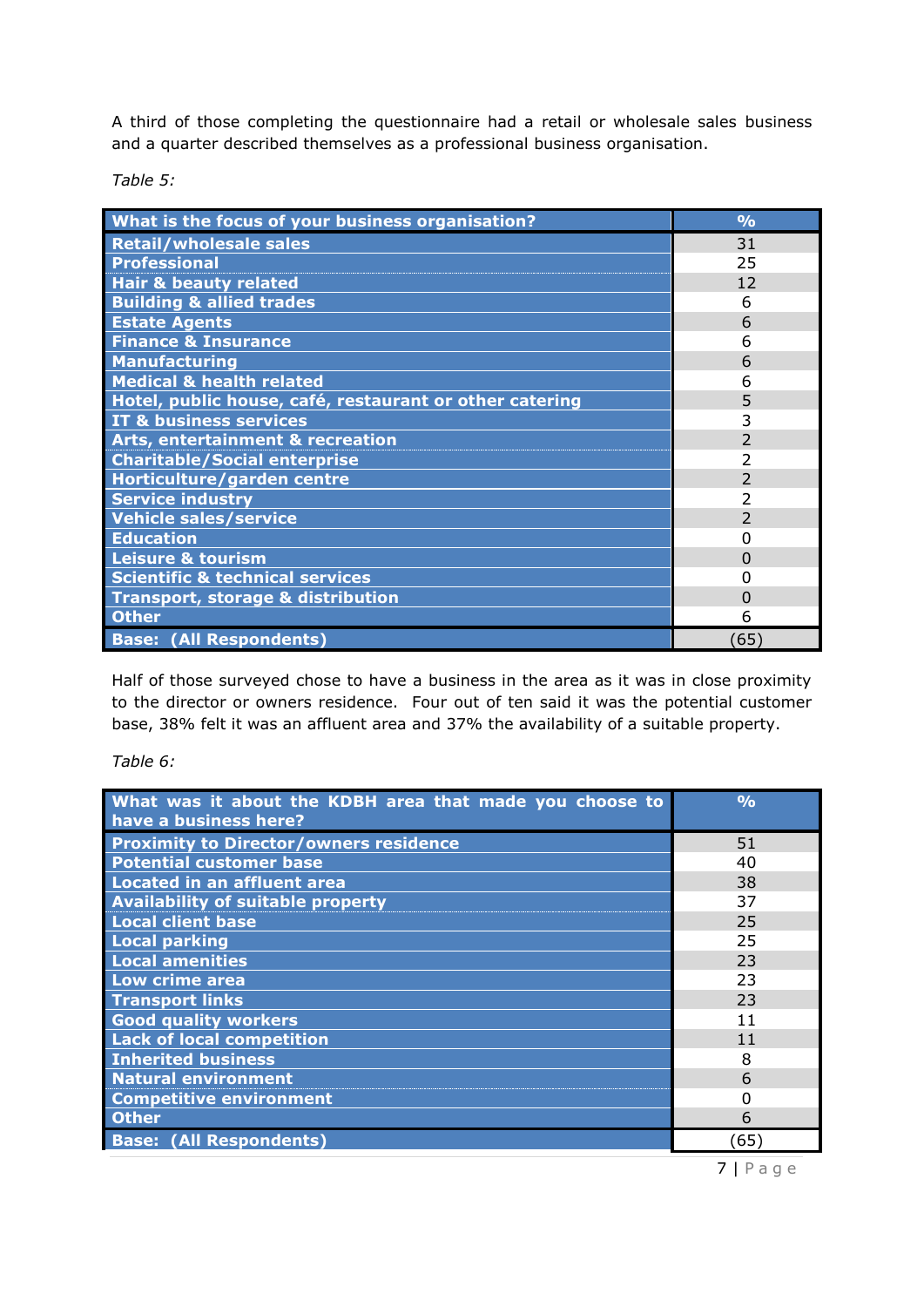### **4.2 Your Workforce**

Four out of ten businesses responding to the survey had 1 to 3 people working at the premised and the same split had 4 to 9 employees.





A third of those employed in these businesses (34%) had 0-20% of people living in KDBH. At the other end, a quarter had 80 to 100% of staff living in KDBH.



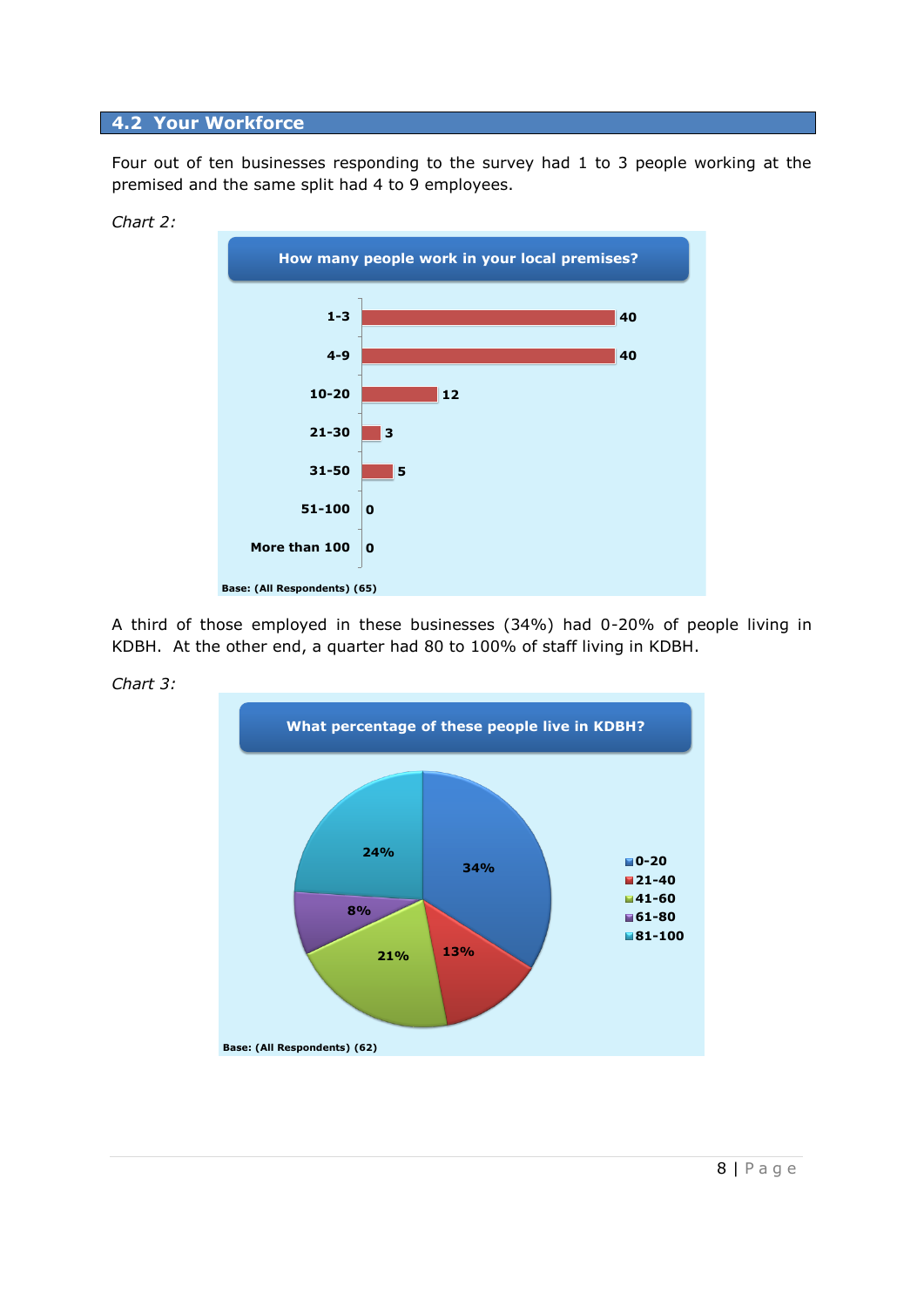Three-quarters of staff travel to work in their car and 17% go by foot.



43% of those responding felt their premises had sufficient parking space for those who travelled by car.





*Chart 4:*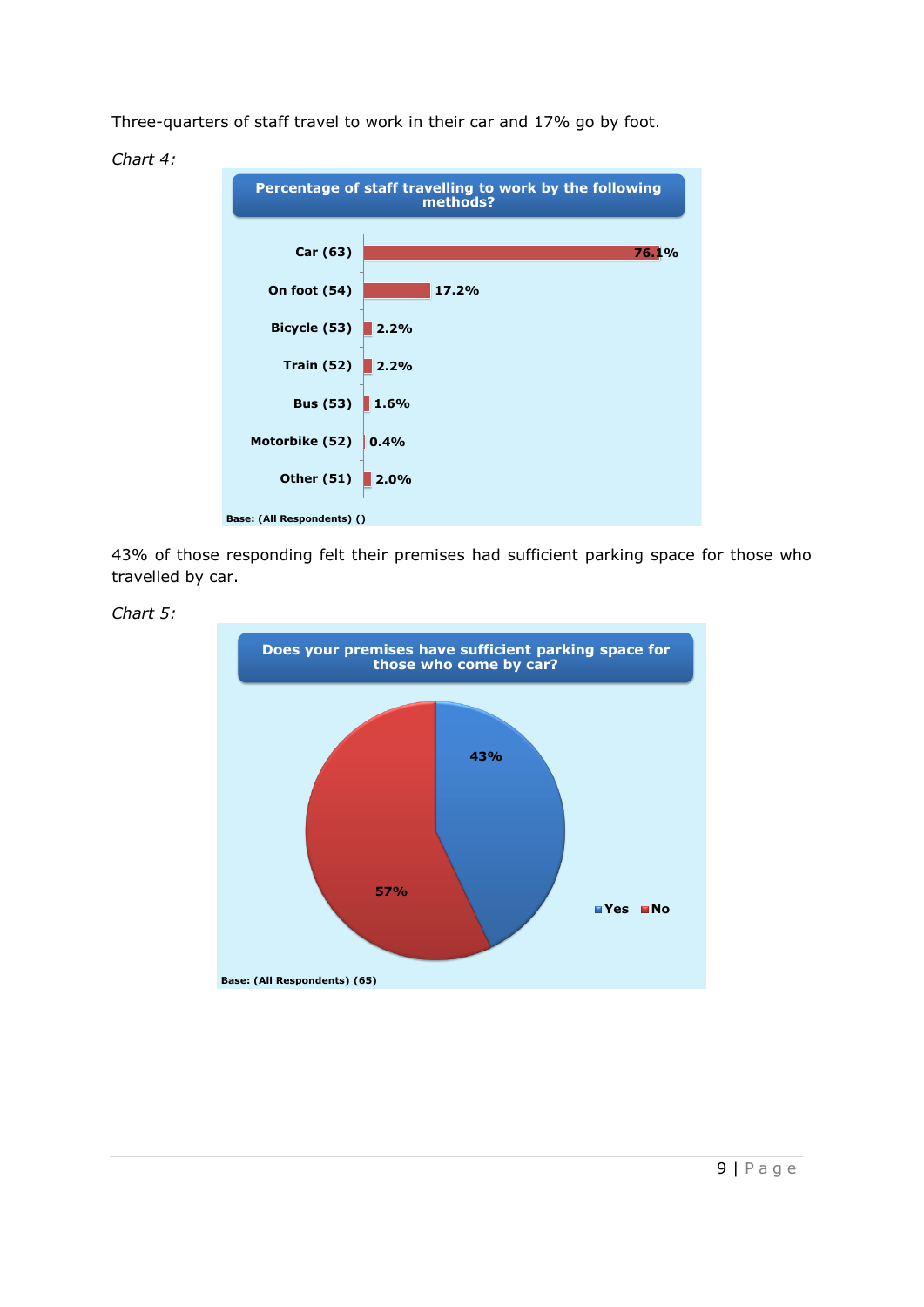43% of staff without parking on site parked in a local street or road.

*Table 7:*

| If no, which car parks does your staff use?                 | $\frac{O}{O}$ |
|-------------------------------------------------------------|---------------|
| <b>Don't know</b>                                           | 3             |
| <b>Dorridge Station</b>                                     | 5             |
| Dorridge Station overflow (behind Sainsbury's fuel station) | 11            |
| <b>Dorridge Sainsbury's</b>                                 | 3             |
| Dorridge - Centre adjacent to Tesco                         | 3             |
| <b>Dorridge Village Hall</b>                                | $\Omega$      |
| <b>Dorridge - The Park</b>                                  | $\Omega$      |
| Knowle - Primary School/Church                              | 22            |
| Knowle - behind Greswolde                                   | 8             |
| <b>Knowle - Tesco</b>                                       | 22            |
| Knowle - Rear of NatWest Bank                               | 5             |
| <b>Knowle Village Hall</b>                                  | 14            |
| <b>Bentley Heath Village Hall</b>                           | $\Omega$      |
| <b>Bentley Heath Co-op</b>                                  | 0             |
| <b>Local street or road</b>                                 | 43            |
| <b>Other</b>                                                | 16            |
| <b>Base: (Those not parking at premises)</b>                | 37)           |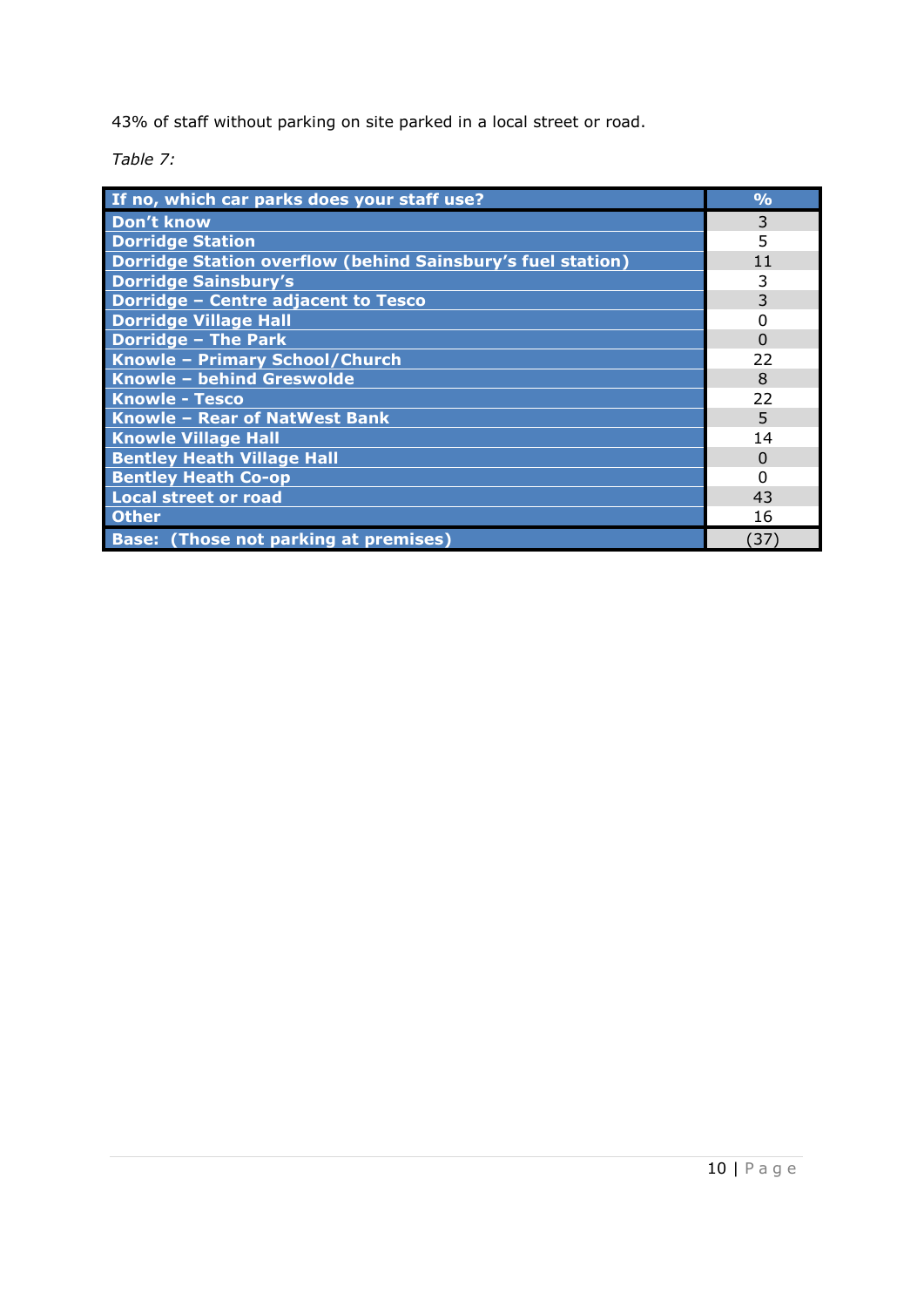# **4.3 Business Premises**

73% of businesses felt that priorities in the Neighbourhood Plan to protect the quality of the existing built environment should include commercial building design to be in keeping with the scale, location and appearance of existing buildings. 68% indicated a preference to ensure that business development is in harmony with the rural character of the neighbourhood and sits well in the landscape.

*Table 8:*

| What priorities should the Neighbourhood Plan have in protecting<br>the quality of the existing built environment?                    | $\frac{O}{O}$ |
|---------------------------------------------------------------------------------------------------------------------------------------|---------------|
| Commercial building design to be in keeping with the scale, location<br>and appearance of existing buildings                          | 73            |
| <b>Ensure that business development is in harmony with the rural</b><br>character of the neighbourhood and sits well in the landscape | 68            |
| Use signage, advertising and street furniture that are in keeping<br>with the character of our neighbourhood                          | 55            |
| Define and preserve the boundaries of our villages                                                                                    | 37            |
| Promote a high level of energy conservation/environmental<br>sustainability in new buildings                                          | 23            |
| Identify any currently unlisted buildings that we should seek to<br>protect by a local listing                                        | 11            |
| Use traditional local building materials                                                                                              | 5             |
| <b>Base: (All Respondents)</b>                                                                                                        | 62            |

Over eight out of ten businesses said their business premises were suitable for their current and likely future needs for up to five years' time.



## *Chart 6:*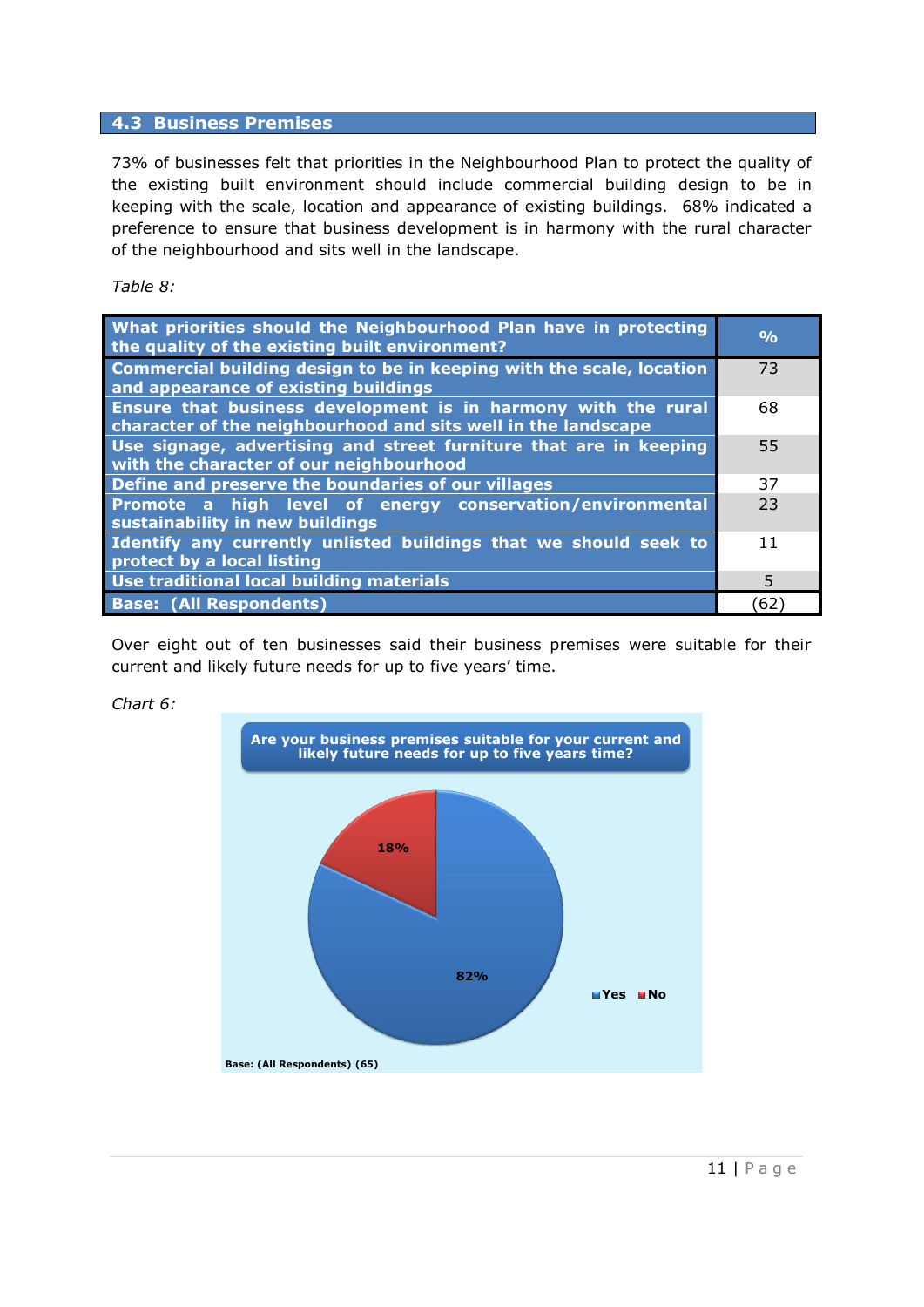Seven businesses felt their premises were not suitable as they were too small.

*Table 9:*

| If not, in what way are they not suitable? | <b>Number</b> |
|--------------------------------------------|---------------|
| <b>Too small</b>                           |               |
| <b>Insufficient on-site parking</b>        |               |
| Lack of suitable public transport          |               |
| In the wrong place                         |               |
| <b>Intrusive local restrictions</b>        |               |
| <b>Lacking in key facilities</b>           |               |
| <b>Too expensive</b>                       |               |
| <b>Too large</b>                           |               |
| <b>Other</b>                               |               |
| <b>Base: (If premises not suitable)</b>    | 14            |

77% of businesses agreed that the Neighbourhood Plan should seek to define policies that protect High Street shops and existing employment sites from a change of use, to maintain the mix, balance and vibrancy of the local shopping facilities and services.



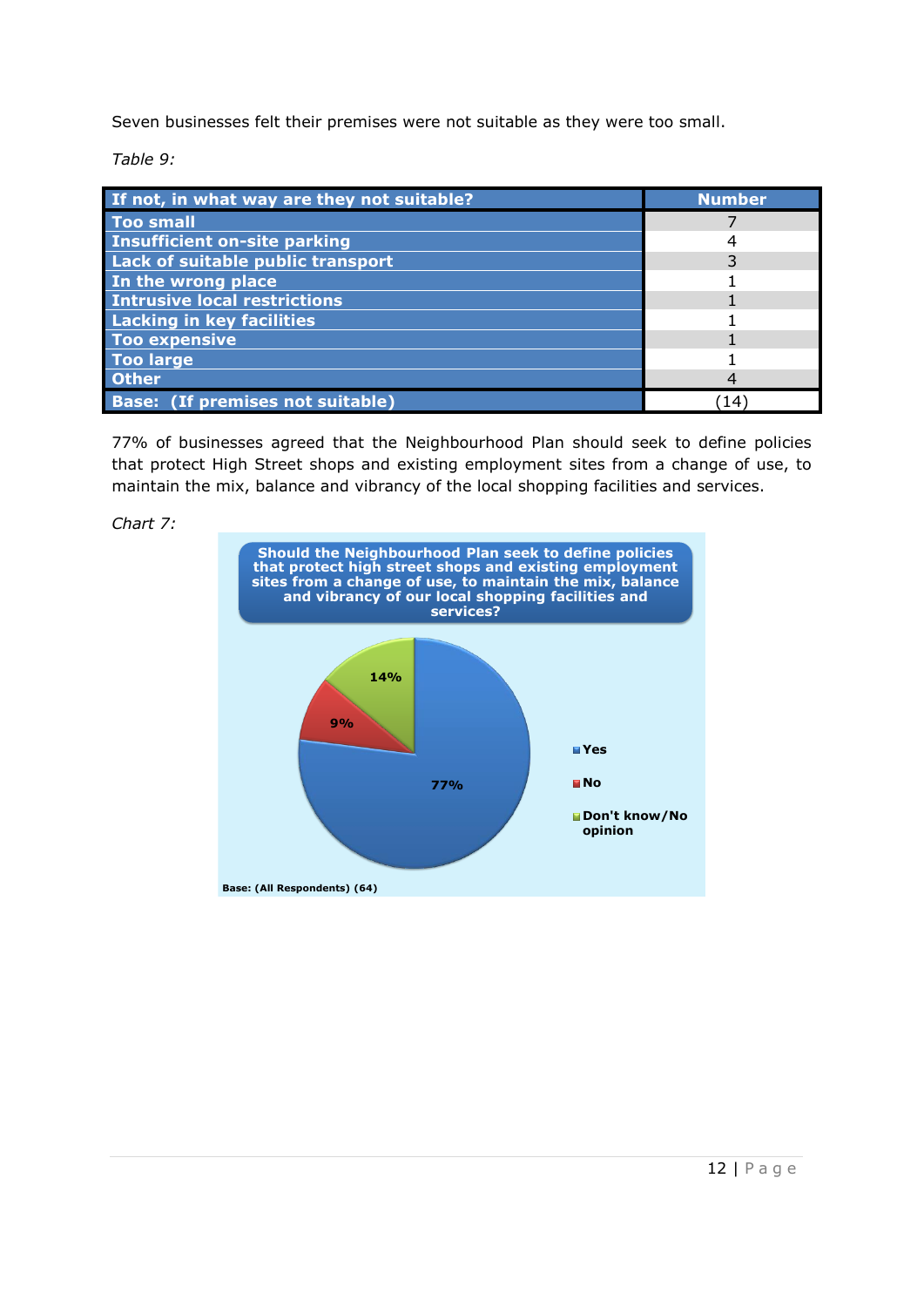#### **4.4 Employment (including change of use)**

Almost half of those surveyed did not know or had no opinion on whether the Neighbourhood Plan should define polices that promote and encourage working from home. For those having an opinion there was almost an equal split.



Asked what the Neighbourhood Plan should consider for the allocation of land for business use, 59% stated parking, 38% mentioned shops and retail with 27% equally saying starter units and offices.



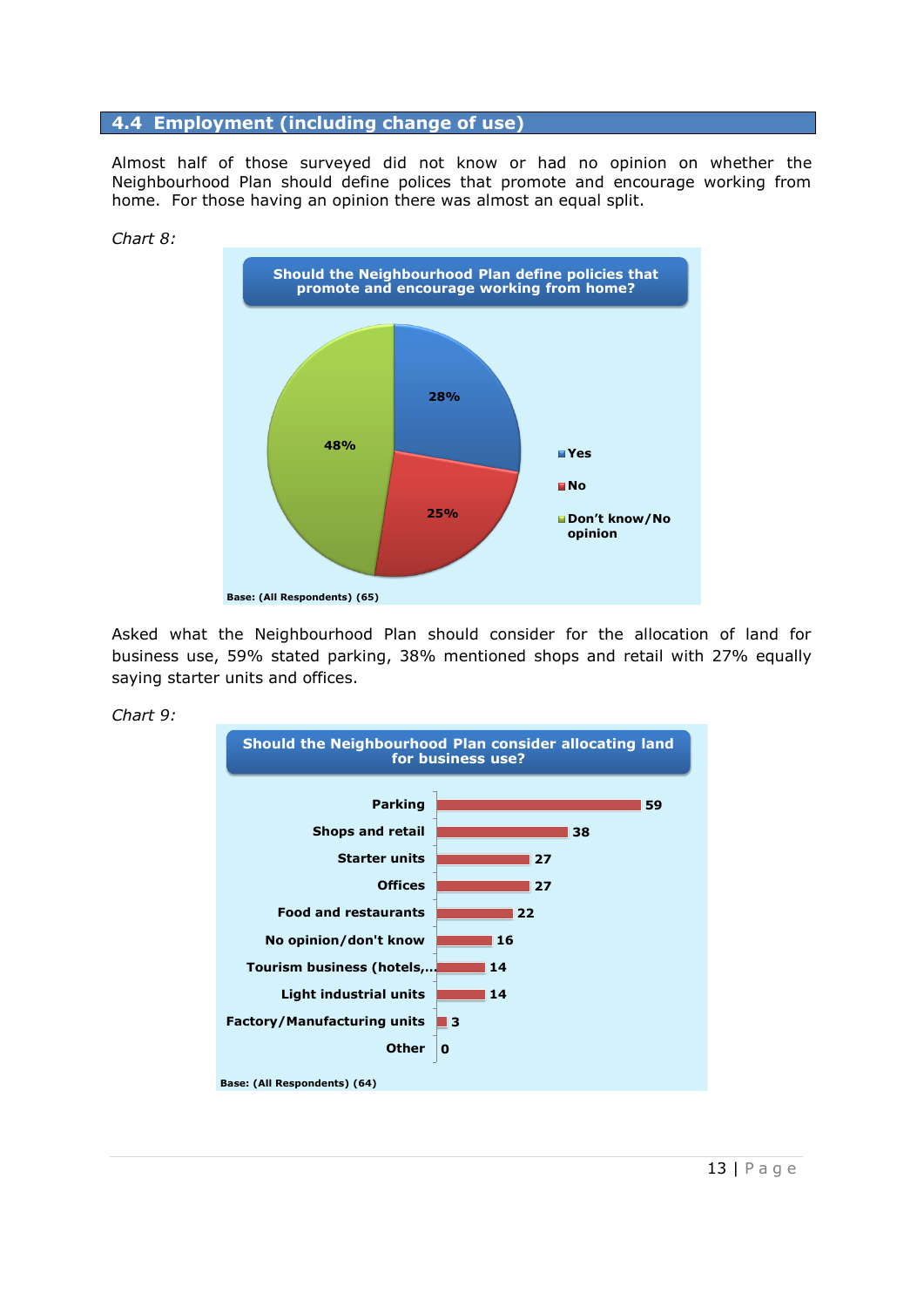73% of businesses would be in favour of the Plan allocating land for the creation of a business centre, with 14% against. 13% offered no opinion or did not know.



*Chart 10:*

Although a small sample, three homeworkers wished to have access to a shared office space and the same number would appreciate an informal homeworkers' network or network meeting place.

*Table 10:*

| If you are a homeworker, are there improvements that would Number<br>make KDBH more supportive of homeworking? |  |
|----------------------------------------------------------------------------------------------------------------|--|
| Access to a shared office space/hot desk (occasional or regular)                                               |  |
| An informal homeworkers' network or network meeting place                                                      |  |
| Coffee shop or other venue with WIFI for meetings with clients                                                 |  |
| <b>Base: (All home workers)</b>                                                                                |  |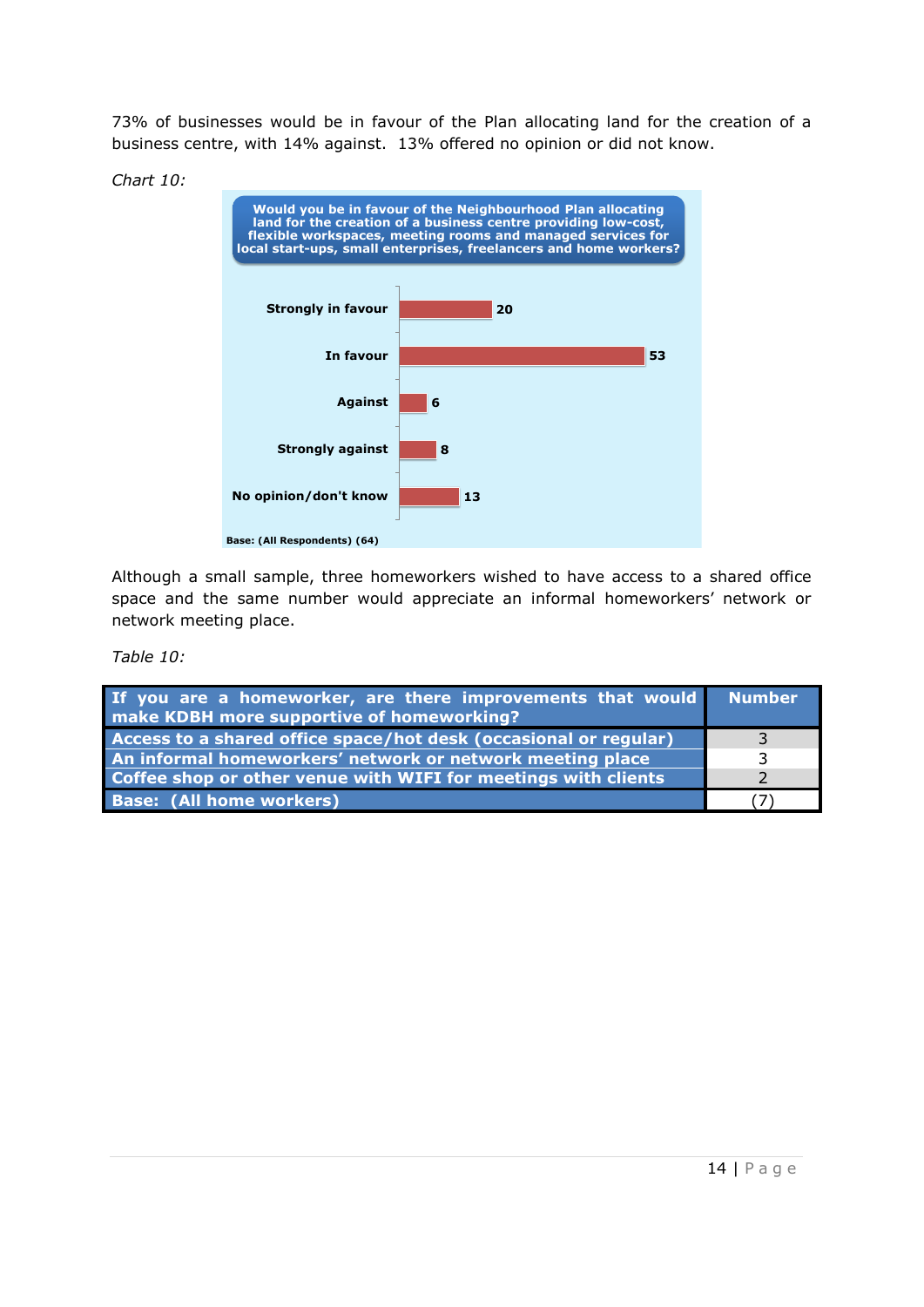Looking at new business opportunities in KDBH, the types of development respondents felt would suit the area were more leisure premises and offices/professional services. There was a strong opinion against the development of storage/warehouse facilities.



#### *Chart 11:*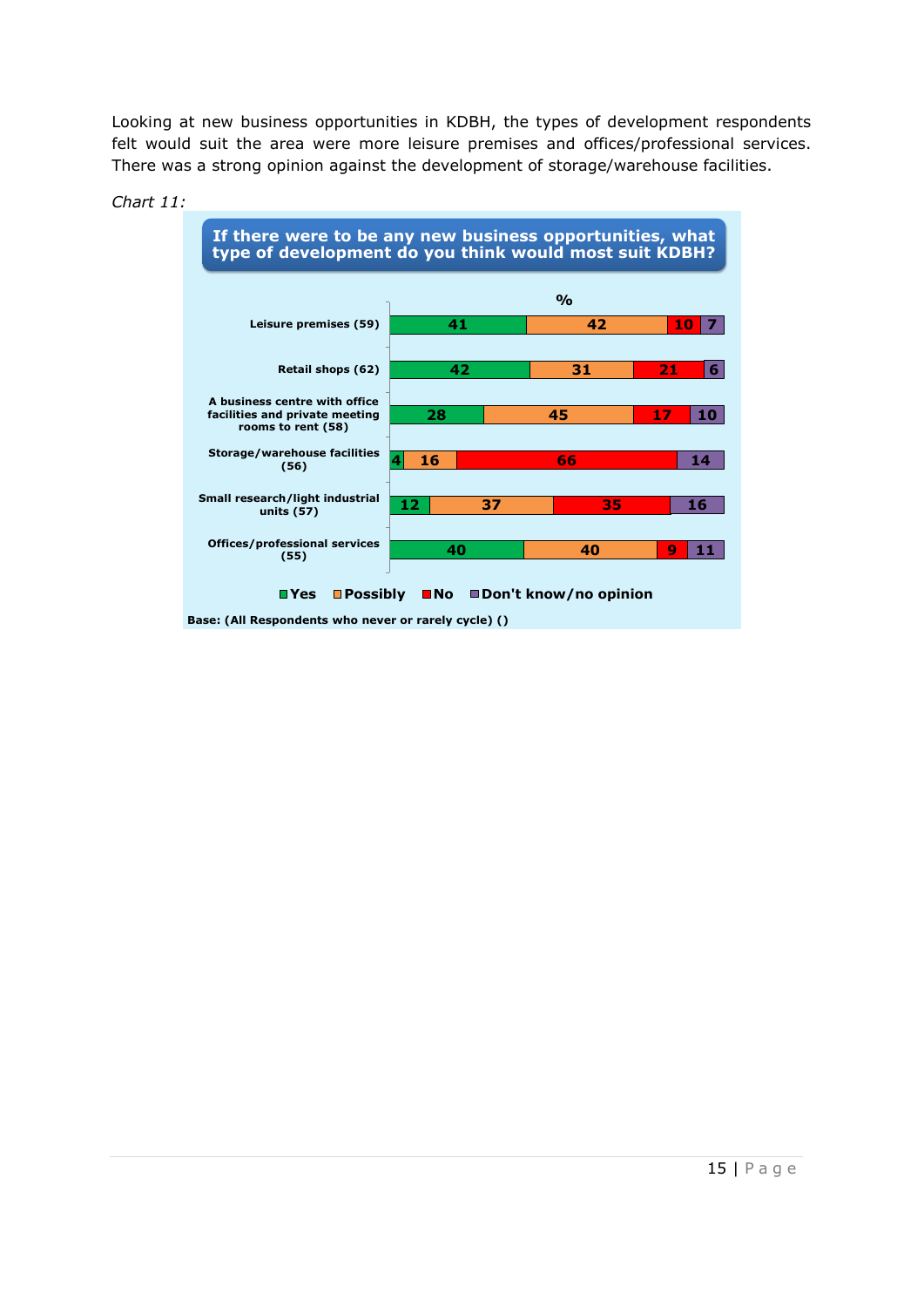#### **4.5 Infrastructure**

88% of businesses agreed with the statement "Members of the community often state that infrastructure has not kept pace with development, and businesses are becoming increasingly aware of and frustrated by, the fact that infrastructure planning has been and remains insufficient."



Businesses were asked to rate the infrastructure where they work. 60% rated the water supply as good, with gas (58%); electricity (57%) and sewerage/drainage (46%) also highly rated. Only 7% rated the cycle lanes as good/ 63% poor and 11% was the outcome for parking which also received the highest poor rating of 71%.





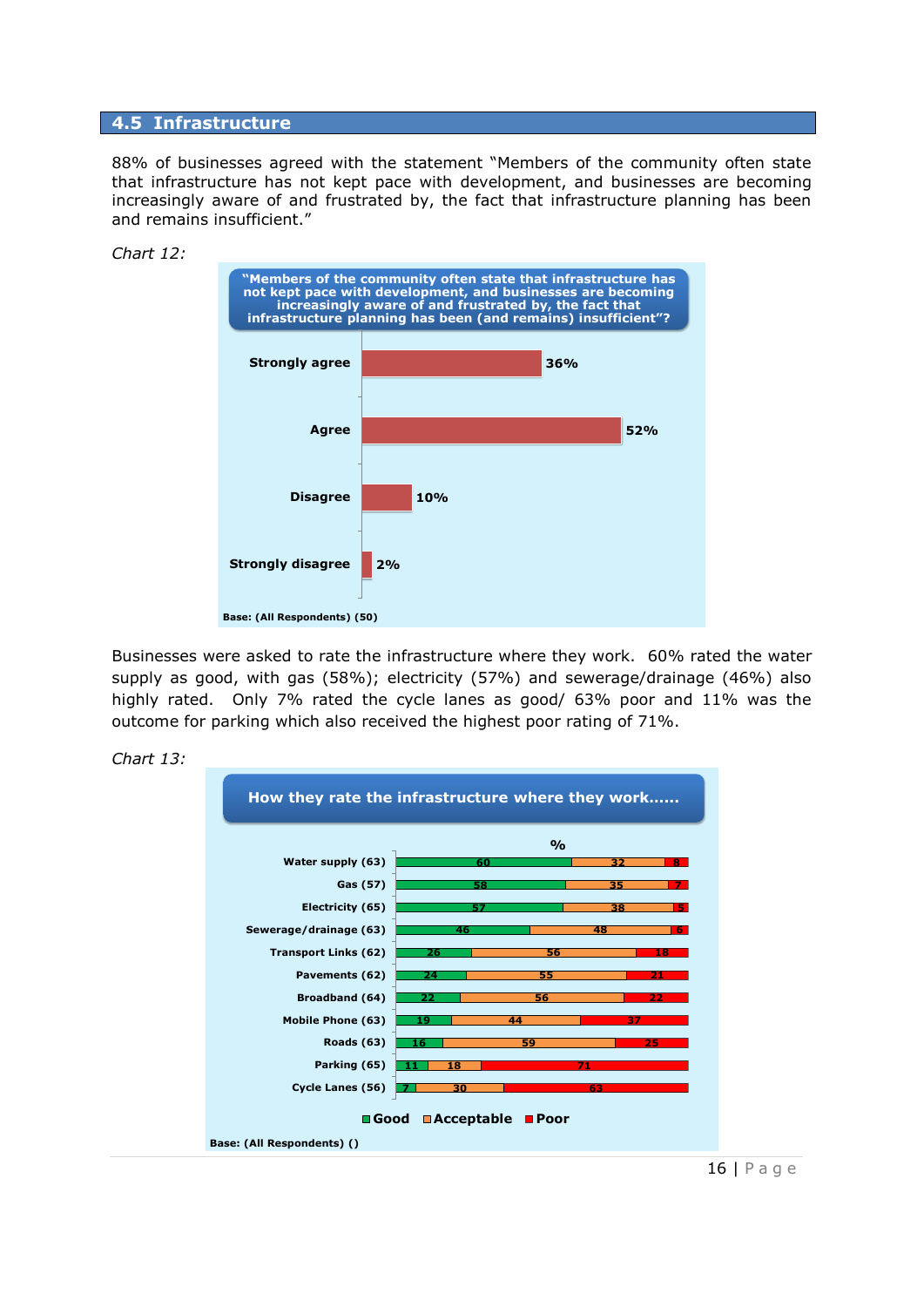If money was available to invest in infrastructure, businesses were asked where it should be spent.

An overwhelming 80% said parking dwarfing any other result. The next two highest were roads (29%) and pavements (28%).



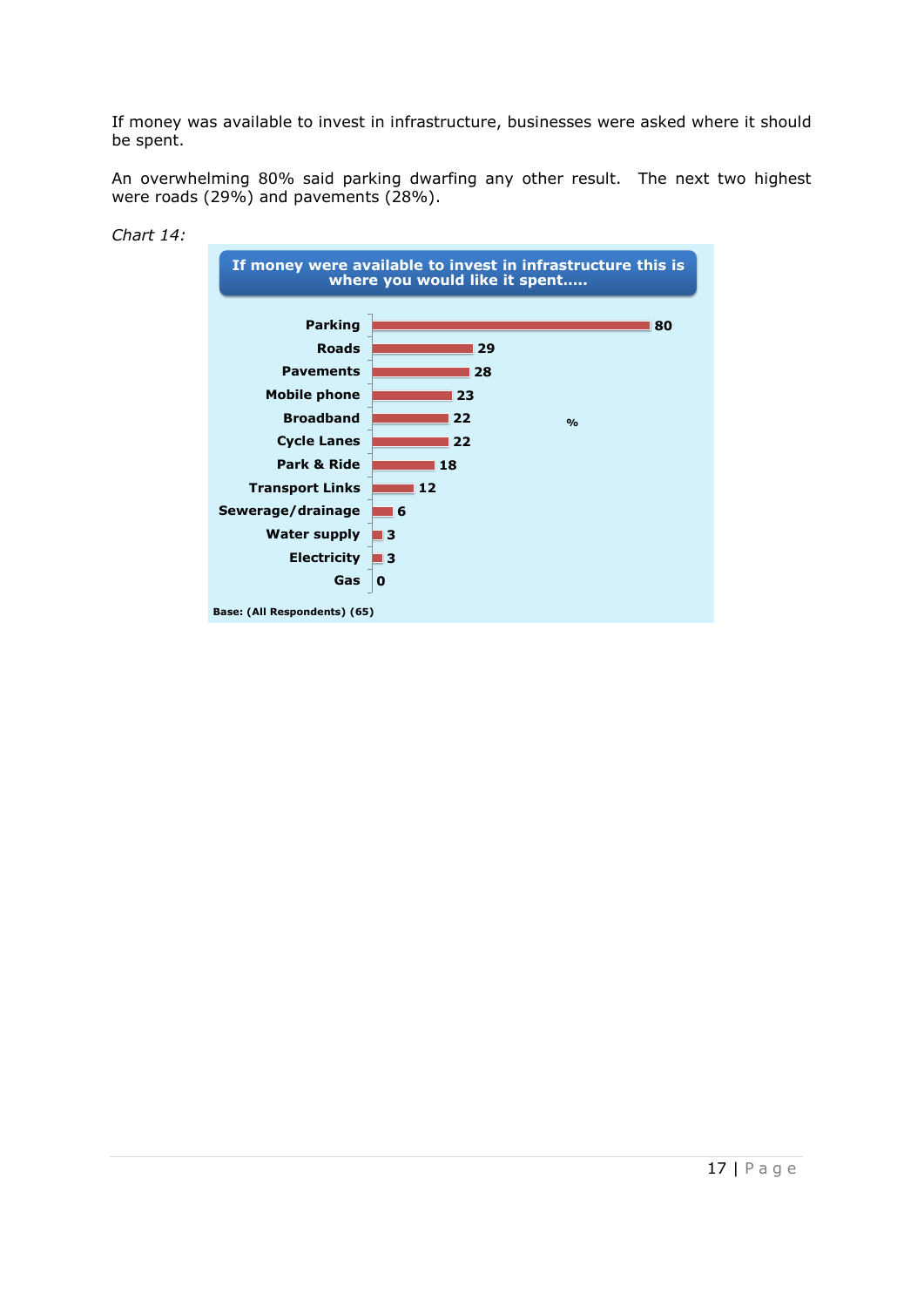### **4.6 General**

Overall, businesses were positive about KDBH as a location with 92% rating it very good or good, 6% average and just 2% poor.





Businesses were given a list of problems they may be experiencing in the area.

Exactly six out of ten respondents indicated road/traffic and parking issues for customers and the same problem with a similar figure of 56% given for employees and their road/traffic and parking issues. High and rising costs were a problem for 36% of businesses.

*Table 11:*

| Is your business experiencing problems in any of the areas shown<br>below? | O <sub>0</sub> |
|----------------------------------------------------------------------------|----------------|
| Road/traffic/parking issues - for customers                                | 60             |
| Road/traffic/parking issues - for employees                                | 56             |
| <b>High/rising costs</b>                                                   | 36             |
| <b>Shortage of skilled staff</b>                                           | 20             |
| Unable to relocate in the area owing to lack of suitable premises          | 20             |
| <b>Staff recruitment/retention</b>                                         | 18             |
| <b>Planning constraints</b>                                                | 16             |
| <b>Local competition</b>                                                   | 14             |
| <b>Public transport</b>                                                    | 10             |
| <b>Access to appropriate advice</b>                                        |                |
| <b>Other</b>                                                               | 6              |
| <b>Base: (All Respondents)</b>                                             | 50             |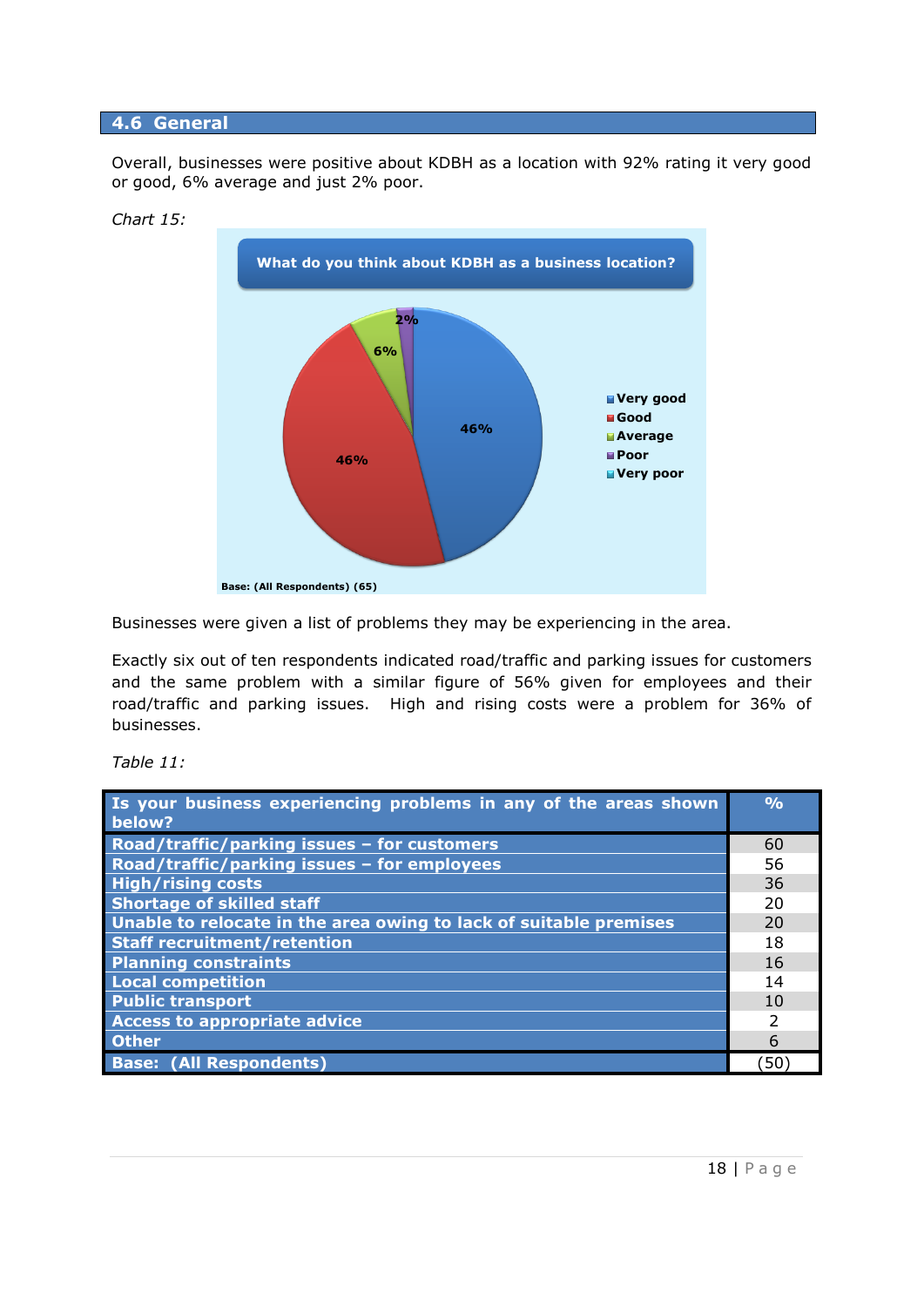Including all businesses, 20% found Solihull Metropolitan Borough Council helpful to their business and 26% said no. More than half (54%) had never approached them for help.



### *Chart 16:*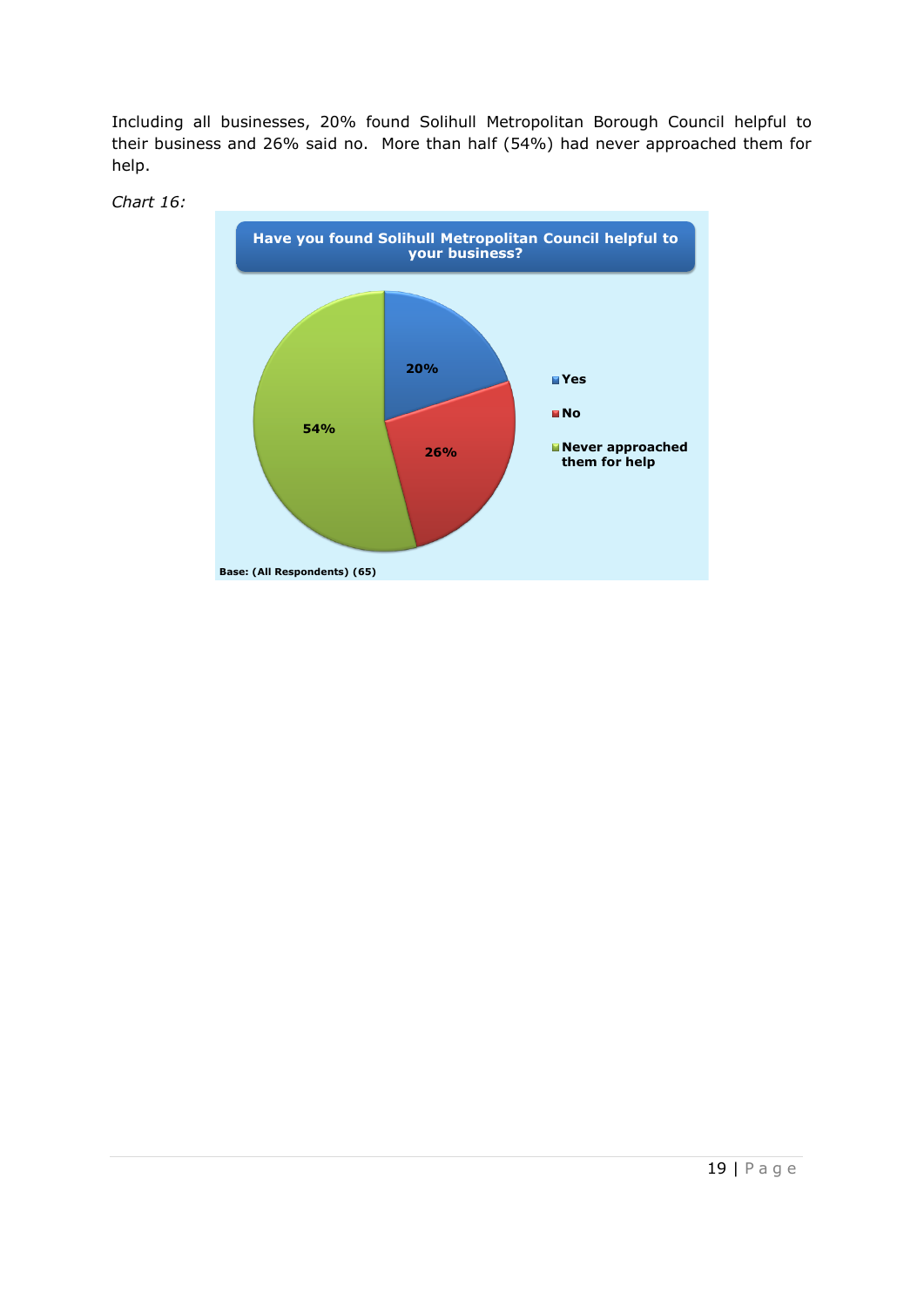# **APPENDICES**

#### **What is your post code?**

61 responses

| <b>B93 ODU</b>    |
|-------------------|
| <b>B93 ODX</b>    |
| <b>B93 OEF</b>    |
| B93 0HJ           |
| <b>B93 OHL</b>    |
| <b>B93 OHL</b>    |
| 0HL<br>B93.       |
| <b>B93 OHL</b>    |
| <b>B93 OHL</b>    |
| <b>B93 OHN</b>    |
| <b>B93 0HN</b>    |
| <b>B93 OHT</b>    |
| <b>B93 OHT</b>    |
| B93 0JA           |
| <b>B93 0JU</b>    |
| <b>B93 0JU</b>    |
| <b>B93 0JU</b>    |
| <b>B93 0JU</b>    |
| B93<br>0JU        |
| <b>B93 0JU</b>    |
| <b>B93 0JU</b>    |
| <b>B93 OLE</b>    |
| <b>B93 OLE</b>    |
| 0LE<br>B93.       |
| <b>B93 OLE</b>    |
| 0LE<br>B93        |
| <b>B93 OLF</b>    |
| <b>B93 OLL</b>    |
| <b>B93</b><br>0LI |
| <b>B93 OLL</b>    |
| <b>B93 OLN</b>    |
| <b>B93 OLN</b>    |
| <b>B93 OLN</b>    |
| <b>B93 OLY</b>    |
| <b>B93 OLY</b>    |
| <b>B93 OLY</b>    |
| <b>B93 OLY</b>    |
| <b>B93 OLY</b>    |
| <b>B93 OLY</b>    |
| B93<br>0PU        |

| <b>B93 8FG</b><br><b>B93 8HE</b><br><b>B93 8HN</b><br><b>B93 8HP</b><br><b>B93 8HP</b><br>B93 8JA<br>B93 8JA<br>B93 8JA<br><b>B93 8QP</b><br><b>B93 9AW</b><br><b>B93 9BW</b><br><b>B93 9BW</b><br><b>B93 9LF</b><br><b>B93 9LF</b><br><b>B93 9NX</b><br><b>B93 9PS</b><br><b>B93 OLL</b><br><b>B93 OLY</b><br><b>B94 6FA</b><br><b>B94 6EA</b> |                |
|-------------------------------------------------------------------------------------------------------------------------------------------------------------------------------------------------------------------------------------------------------------------------------------------------------------------------------------------------|----------------|
|                                                                                                                                                                                                                                                                                                                                                 | <b>B93 1PU</b> |
|                                                                                                                                                                                                                                                                                                                                                 |                |
|                                                                                                                                                                                                                                                                                                                                                 |                |
|                                                                                                                                                                                                                                                                                                                                                 |                |
|                                                                                                                                                                                                                                                                                                                                                 |                |
|                                                                                                                                                                                                                                                                                                                                                 |                |
|                                                                                                                                                                                                                                                                                                                                                 |                |
|                                                                                                                                                                                                                                                                                                                                                 |                |
|                                                                                                                                                                                                                                                                                                                                                 |                |
|                                                                                                                                                                                                                                                                                                                                                 |                |
|                                                                                                                                                                                                                                                                                                                                                 |                |
|                                                                                                                                                                                                                                                                                                                                                 |                |
|                                                                                                                                                                                                                                                                                                                                                 |                |
|                                                                                                                                                                                                                                                                                                                                                 |                |
|                                                                                                                                                                                                                                                                                                                                                 |                |
|                                                                                                                                                                                                                                                                                                                                                 |                |
|                                                                                                                                                                                                                                                                                                                                                 |                |
|                                                                                                                                                                                                                                                                                                                                                 |                |
|                                                                                                                                                                                                                                                                                                                                                 |                |
|                                                                                                                                                                                                                                                                                                                                                 |                |
|                                                                                                                                                                                                                                                                                                                                                 |                |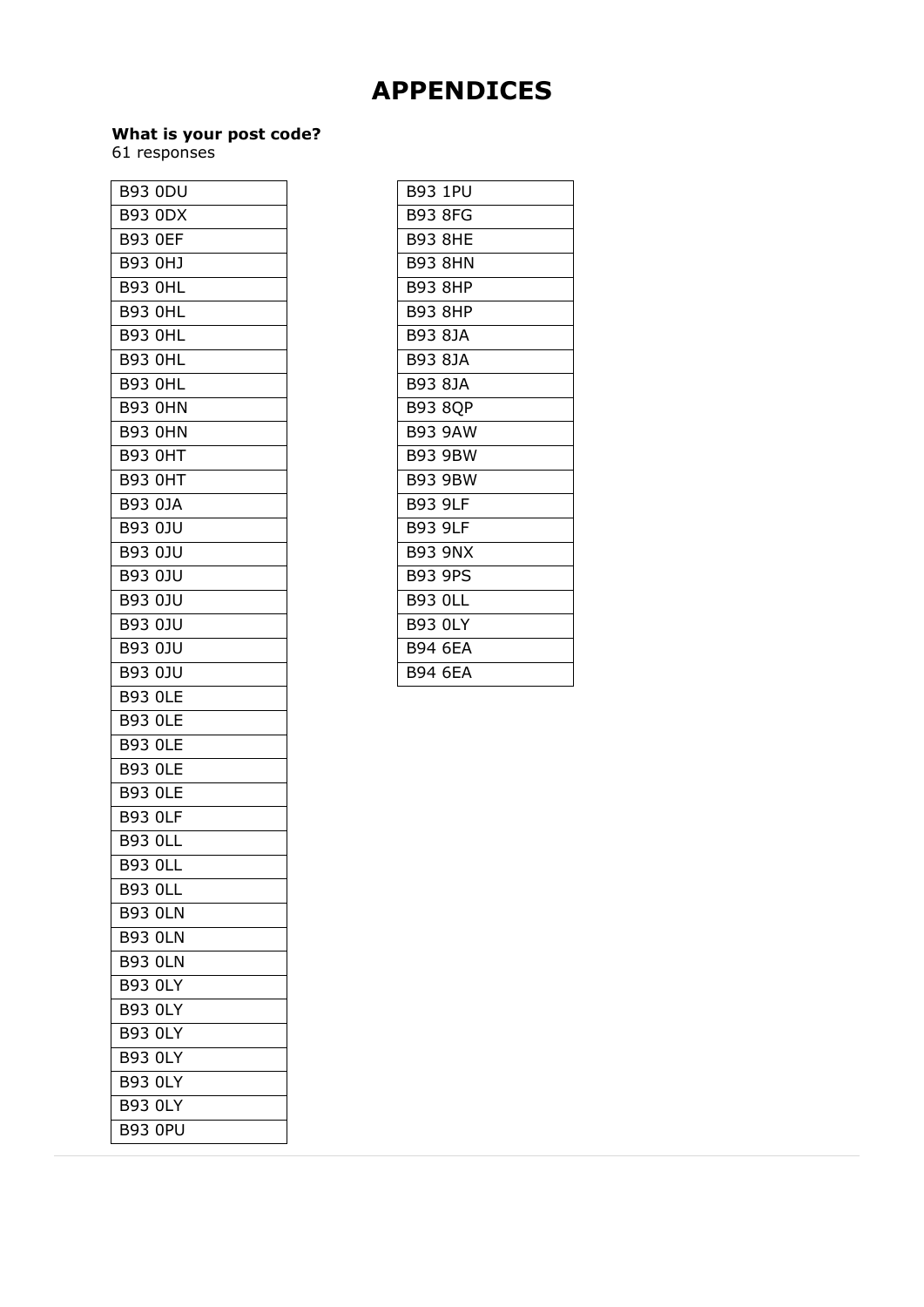#### **What was it about the KDBH area that made you choose to have a business here?**

If other, please specify - 4 comments

| Lower rents                                                                                       |
|---------------------------------------------------------------------------------------------------|
| It is where I live                                                                                |
| Near M40 42 for travelling clients. Hair and wig styling helps lots of cancer/alopecia<br>clients |
| Local resident                                                                                    |

#### **If no, which car parks does your staff use?**

If other, please specify where 5 comments

Parking bays on road on Station Road

Sometimes our own space

Box Trees Craft Centre

One of our customers allows us to use her drive

None - if I drive I park at back of my shop

#### **Business premises suitable, if no, in what way are they not suitable?**

If other, please specify 4 comments

High street footfall too low

Customer parking massive problem. Customers cannot park

Dual location not ideal

Internal modernisation required

#### **Please tell us what you think about the infrastructure where you work. How do you rate the following?**

If you have answered poor to any of the above, why is this? 47 comments

| Bad mobile reception. Very little free parking                                                                                                                                                                                |
|-------------------------------------------------------------------------------------------------------------------------------------------------------------------------------------------------------------------------------|
| Not the fastest broadband area. Lack of parking at peak times                                                                                                                                                                 |
| Signal really bad                                                                                                                                                                                                             |
| Although quite a few car parks - very hard to get a space after 9am. Not aware of any<br>cycle lanes                                                                                                                          |
| Pot holes in roads. Parking too few spaces for short stay need to provide spaces for long<br>stay! None of our staff can use public transport no service at needed times. Can't cycle<br>through park only soft cycling area! |
| Electricity cuts without explanation frequently. Mobile phone some networks dreadful.<br>Pavements not cleaned/maintained/uneven. Transport - what to where??! Cycle lane<br>none existent                                    |
| Road surface quality - pot holes & traffic calming is poor. Insufficient parking for<br>employees - they take up shoppers parking spaces - so shoppers stay away                                                              |
|                                                                                                                                                                                                                               |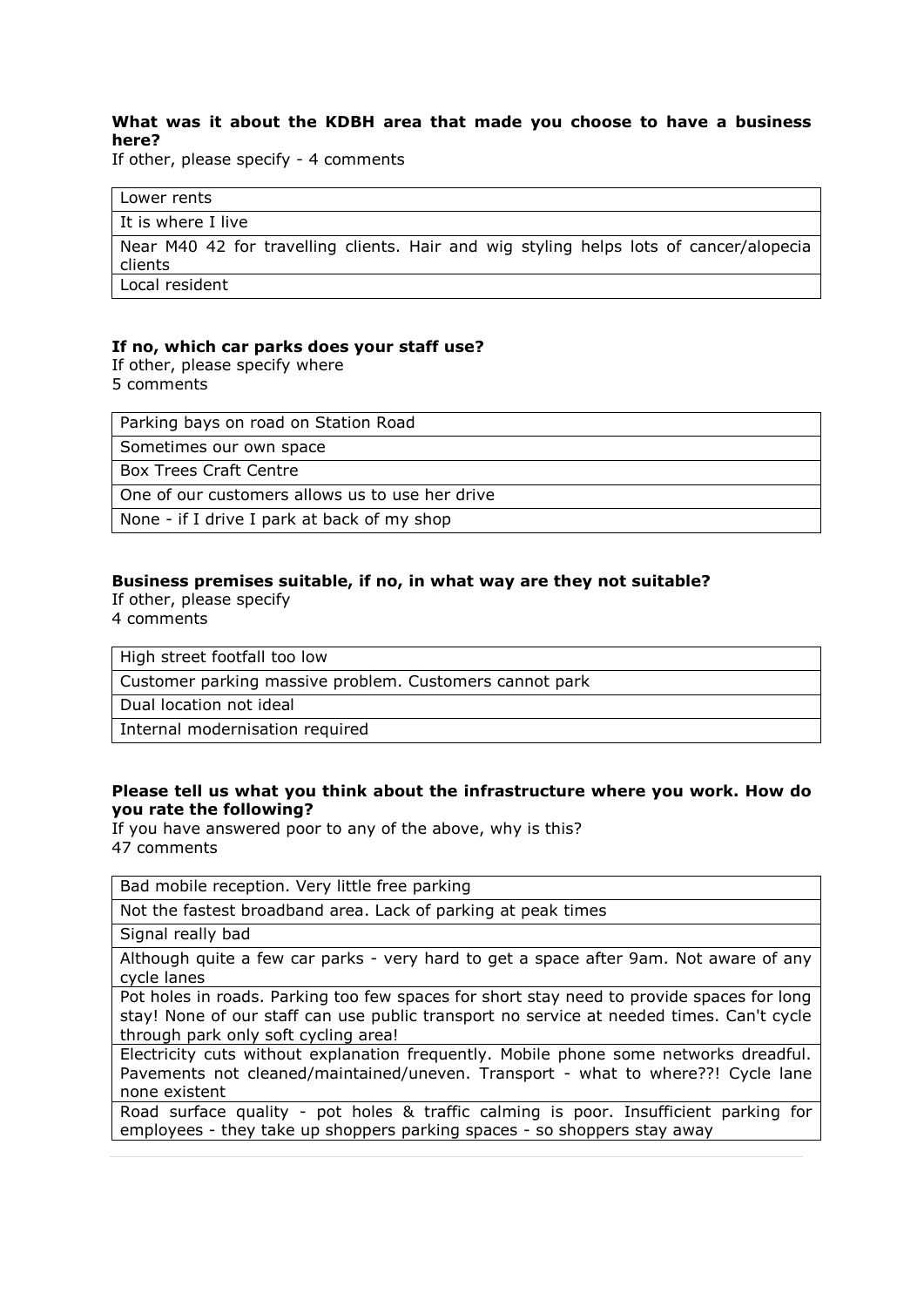Adjacent roads are not blocked with parked cars following the car park charges

There are none. Need better facilities for cyclists

Not enough parking for vehicles on Station Road, always too busy at lunch time and during parts of the day. Also not near us but popular road is getting dangerous during week days due to people parking there for station in day time. The bus stop in Station Road Knowle also needs looking at. I have seen so many near misses because of people using it as a road

Hardly any signal in my retail premises, so can't really use mobile phone. Broadband is very hit and miss

Insufficient parking! I frequently have to cruise the car parks to find a space so I can get to work. Arrival time 10am approx. Also applies to my staff. Cycle lanes we have none, some use pavements

Shoppers parking in Knowle is a massive problem. Knowle will have no shops just empty shops if no action on this problem is solved

You need plenty of free parking to encourage a vibrant office and retail environment. The Council make it increasingly difficult for car parking. They wrongly envisage us all travelling on buses, trains and bicycles

Mobile phone - poor signal. Roads - often blocked as increased motorway problems. Parking - serious lack of parking spaces in the village + too many cars left on side roads in Knowle. Cycle lanes - not enough, pavements could be shared!

More parking is needed in Knowle

Mobile phone reception in office, cycle lanes are limited, always issues with people using our parking spaces and not enough spaces when we have our quarterly meetings when members attend

Lack of cycle lanes available around the area. Any problems with the main water main serving Knowle and the whole of Knowle is without water. There should be an alternative water main provided

Insufficient parking available. Roads + cycle lanes in poor state of repair. Pavements have been dug up and 'patched' too often - unsightly

Poor parking not enough shoppers car park spaces (taken up by office workers all day) Limited free parking

Nowhere near enough parking now. God help us when another 1100 are built with 2 cars each. Roads will not cope with extra housing demands

Mobile phone links are poor because we had a card machine that would not work and had to be returned. The roads have been dug up too much

Station Rd needs cycle lane for kids

There is not enough parking in Knowle. Buses stop working too early

Local transport links from surrounding villages is poor. Only bus routes from Solihull If you lived in Catherine de Barnes/ Hampton in Arden you would have to catch a bus into Solihull and back out again

There needs to be more parking for staff employed in the businesses in the village location. This could be by a park and ride possibly? Poor broadband services restricts office development. Poor public transport puts a reliance on staff working in local businesses using cars. Enhanced bus services linking to Solihull at 'rush hour times' could lessen a reliance on car use.

We have no gas supply no main sewer. Parking in Knowle is poor. Poor mobile connections and broadband. Poor condition of road and pavements were applicable I am always contacting the council over this matter.

General lack of parking in Knowle, it is having an effect on trade

Parking is very limited, people park in Knowle then travel into Solihull by bus, leaving very little space for people who use local businesses

They are not of an acceptable standard for the environment